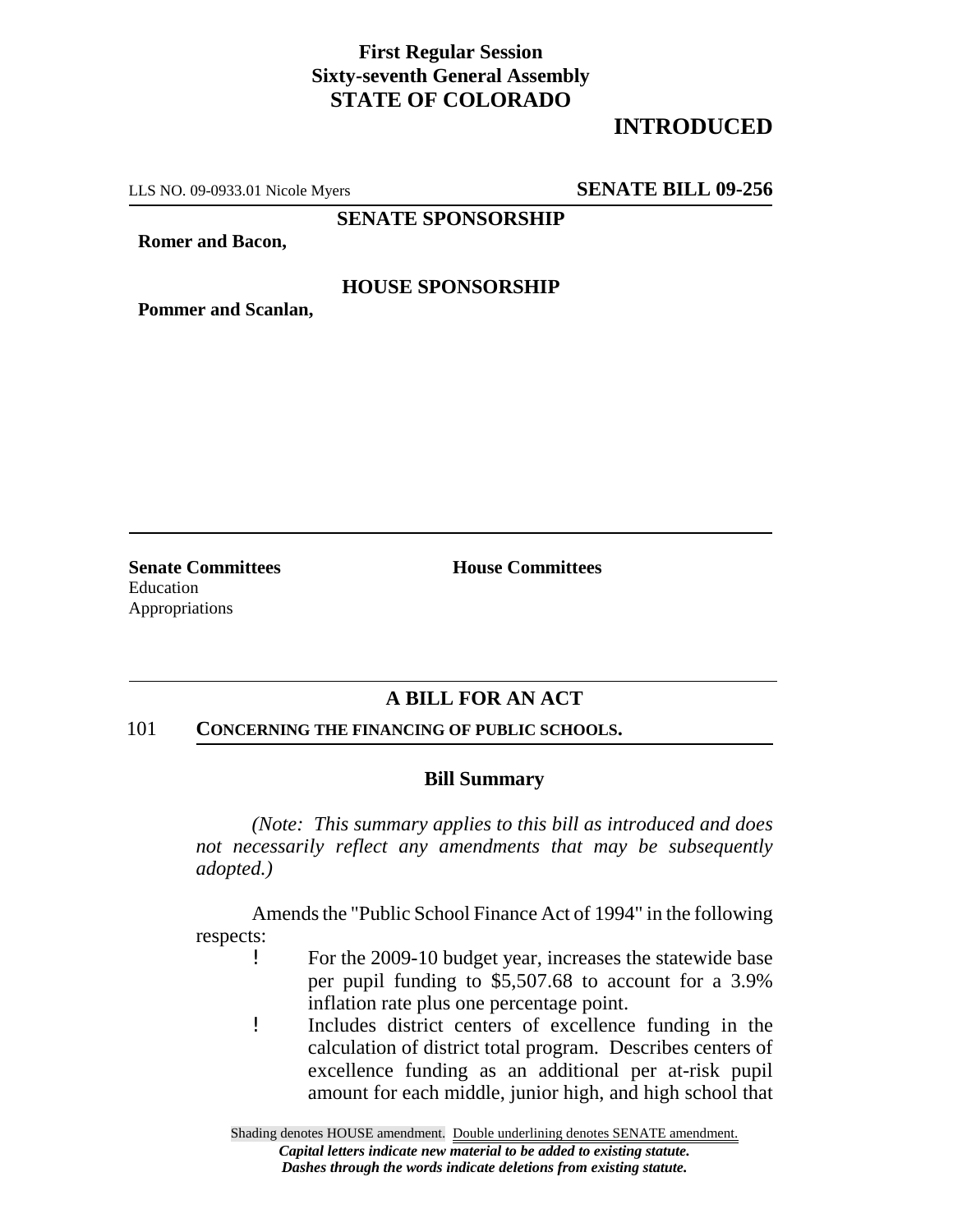enrolls more than fifty percent at-risk pupils and achieves assessment scores on at least 3 of the 4 statewide assessments administered in the eighth and tenth grades that exceed the statewide average. Requires each school district that receives centers of excellence funding to allocate to the appropriate school 100% of the amount received due to the school's performance. Funds centers of excellence funding by reducing the size factor.

- ! For the 2009-10 budget year, maintains the funding for supplemental kindergarten enrollment at an amount equal to .08% of a full-day pupil.
- ! For the 2009-10 budget year and budget years thereafter, eliminates the requirement that each district and each charter school set aside a percentage of its budget to be allocated to an account for instructional supplies and materials and to an account for capital needs or for the management of risk-related activities.
- ! Requires that any district that has obtained voter approval to retain and spend revenues in excess of the property tax revenue limitation imposed by the taxpayer's bill of rights and that obtains voter approval to again become subject to such limitation shall receive state aid as if the district levied the number of mills that it would have levied had the district maintained its authority to retain and spend revenues in excess of such revenue limitation.
- ! Increases the cap on the amount of additional property tax revenue that a district may retain and spend to an amount equal to 25% of the district's total program, so long as the district uses any amount of property tax revenue that exceeds an amount equal to 20% of the district's total program to improve student achievement and close the achievement gap. Requires a district to notify the state board of education prior to holding an election to retain any amount over 20% of the district's total program and to submit a plan to close the achievement gap to the department of education (department).
- ! In any year in which the state share of funding for an accounting school district is insufficient to fully fund the total program for an institute charter school in such school district, directs the department to request a supplemental appropriation to ensure the institute charter school is fully funded.

Clarifies that the prohibition of a term in a charter contract that would require a charter school to forgo operational or capital construction funds shall not be construed to prohibit a charter school from contracting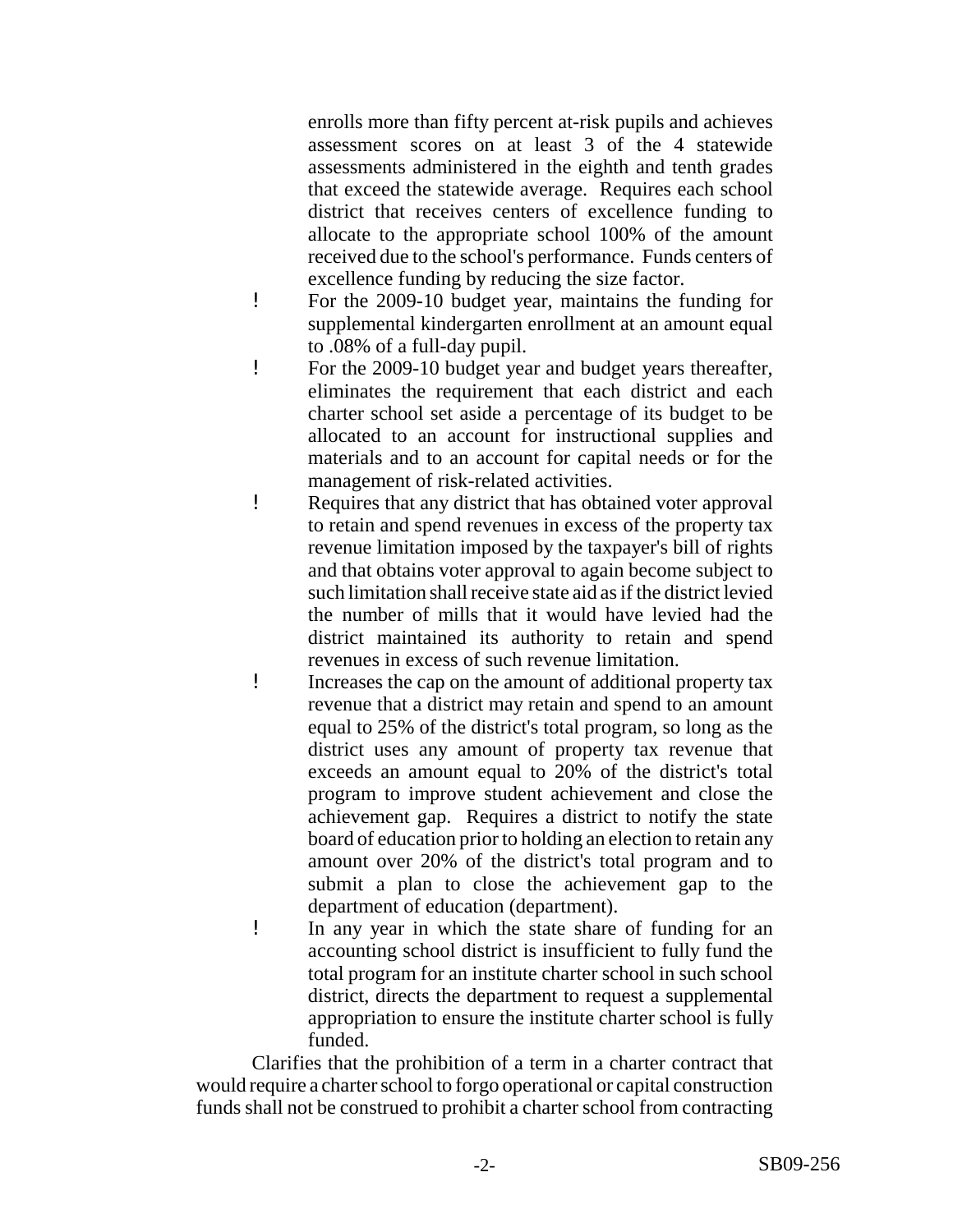with its chartering board of education, in the case of a district charter school, or with the state charter school institute (institute), in the case of an institute charter school, for the purchase of services.

Requires each school district and the institute to ensure that each student who enrolls in the ninth grade in a public school registers on-line with college in Colorado sponsored by the department of higher education. Directs each school district and the institute to collaborate with the department and the department of higher education in monitoring implementation of the requirement.

Changes the funding for charter schools so that a district charter school receives 100% of the school district at-risk funding for each at-risk pupil enrolled in the district charter school and 100% of any centers of excellence funding. Requires a charter school to use at least 75% of the at-risk funding received to provide at-risk student programs or staff development for at-risk student programs. For district charter schools that received funding based on per pupil revenues for the 2008-09 budget year, allows for payment of hold-harmless at-risk funding to the district charter schools in decreasing amounts over the next 4 budget years.

1 *Be it enacted by the General Assembly of the State of Colorado:*

 **SECTION 1.** 22-54-104 (5) (a), Colorado Revised Statutes, is amended BY THE ADDITION OF A NEW SUBPARAGRAPH to read: **22-54-104. District total program.** (5) (a) (XVI) FOR THE 2009-10 BUDGET YEAR, THE STATEWIDE BASE PER PUPIL FUNDING SHALL BE \$5,507.68, WHICH IS AN AMOUNT EQUAL TO \$5,250.41 SUPPLEMENTED BY \$257.27 TO ACCOUNT FOR INFLATION PLUS AN ADDITIONAL ONE PERCENTAGE POINT. **SECTION 2.** The introductory portion to 22-54-104 (2) (a) (VIII), Colorado Revised Statutes, is amended, and the said 22-54-104 (2) (a) is further amended BY THE ADDITION OF A NEW SUBPARAGRAPH, to read: **22-54-104. District total program.** (2) (a) (VIII) Except as

14 otherwise provided in this subsection (2), subsection (6) of this section, 15 or section 22-54-104.3, a district's total program for the 2007-08 budget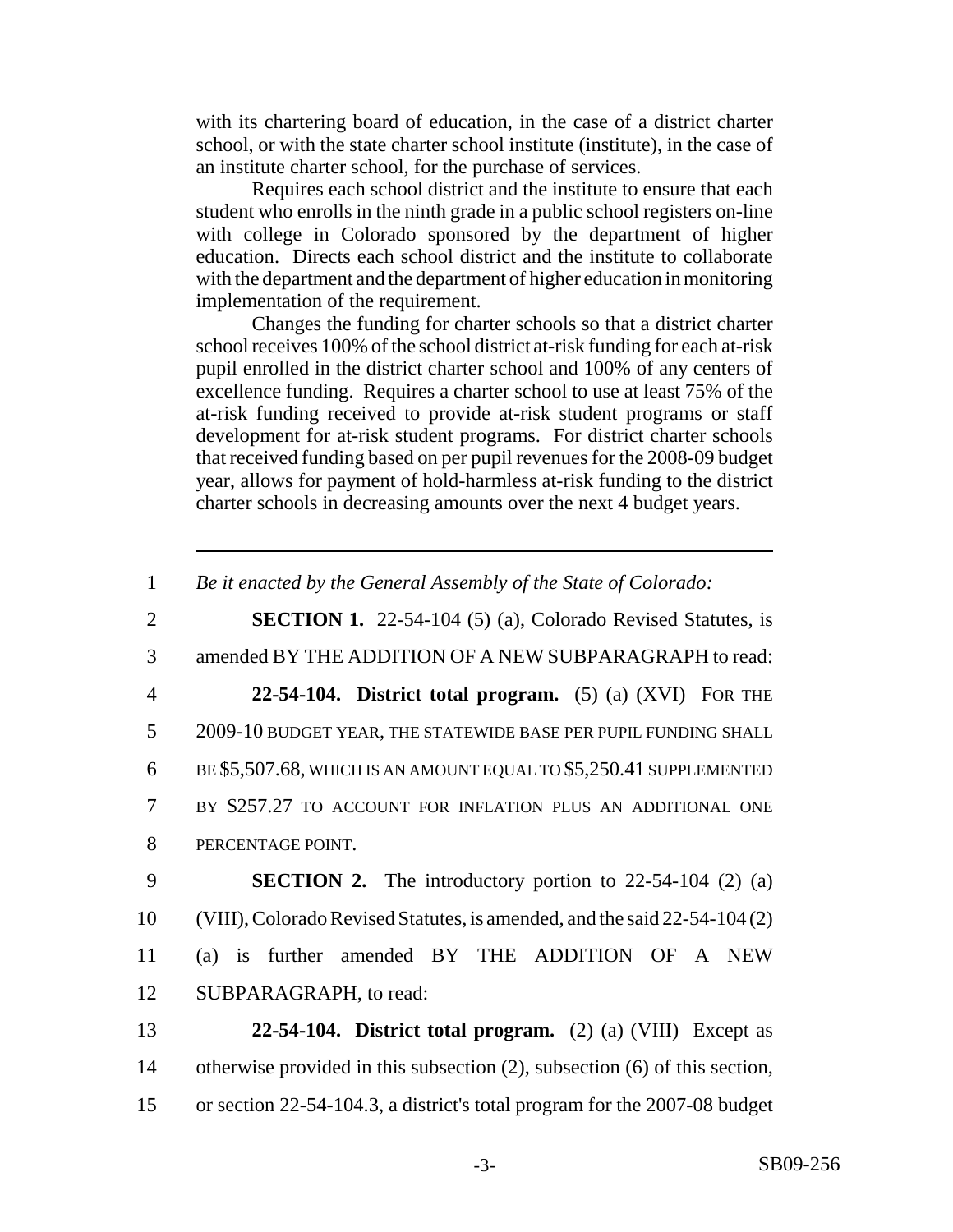1 year and budget years thereafter THE 2008-09 BUDGET YEAR shall be the greater of the following:

 (IX) EXCEPT AS OTHERWISE PROVIDED IN THIS SUBSECTION (2), SUBSECTION (6) OF THIS SECTION, OR SECTION 22-54-104.3, A DISTRICT'S TOTAL PROGRAM FOR THE 2009-10 BUDGET YEAR AND BUDGET YEARS THEREAFTER SHALL BE THE GREATER OF THE FOLLOWING:

 (A) (DISTRICT PER PUPIL FUNDING X (DISTRICT FUNDED PUPIL COUNT - DISTRICT ON-LINE PUPIL ENROLLMENT)) + DISTRICT AT-RISK FUNDING + DISTRICT CENTERS OF EXCELLENCE FUNDING + DISTRICT ON-LINE FUNDING; OR

 (B) (MINIMUM PER PUPIL FUNDING X (DISTRICT FUNDED PUPIL COUNT - DISTRICT ON-LINE PUPIL ENROLLMENT)) + DISTRICT ON-LINE FUNDING.

 **SECTION 3.** 22-54-104, Colorado Revised Statutes, is amended BY THE ADDITION OF A NEW SUBSECTION to read:

 **22-54-104. District total program.** (4.3) (a) A DISTRICT'S CENTERS OF EXCELLENCE FUNDING SHALL BE DETERMINED AS FOLLOWS: (I) FOR EACH MIDDLE, JUNIOR HIGH, OR HIGH SCHOOL OF THE DISTRICT THAT ENROLLS AT LEAST FIFTY PERCENT AT-RISK PUPILS BUT LESS THAN SEVENTY-FIVE PERCENT AT-RISK PUPILS AND AT WHICH THE AVERAGE SCORE OF STUDENTS ENROLLED IN THE EIGHTH OR TENTH GRADE

 EXCEEDED THE STATEWIDE AVERAGE SCORE ON AT LEAST THREE OF THE FOUR ASSESSMENTS ADMINISTERED PURSUANT TO THE COLORADO 24 STUDENT ASSESSMENT PROGRAM IN THE PRECEDING SCHOOL YEAR, THE DISTRICT SHALL RECEIVE CENTERS OF EXCELLENCE FUNDING IN THE AMOUNT OF TWO HUNDRED FIFTY DOLLARS MULTIPLIED BY THE NUMBER OF AT-RISK PUPILS ENROLLED IN THE SCHOOL.

-4- SB09-256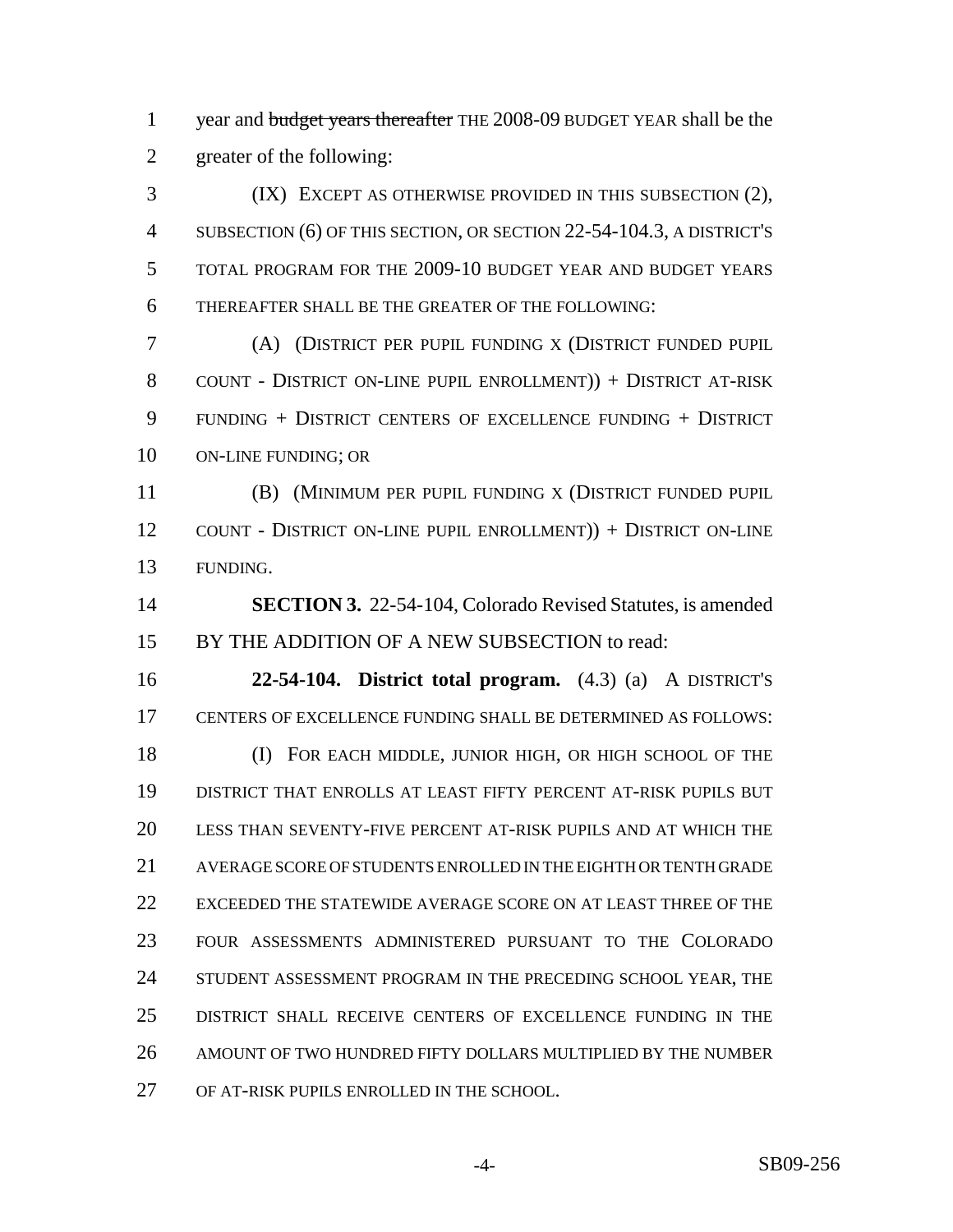(II) FOR EACH MIDDLE, JUNIOR HIGH, OR HIGH SCHOOL OF THE DISTRICT THAT ENROLLS AT LEAST SEVENTY-FIVE PERCENT AT-RISK PUPILS BUT LESS THAN NINETY PERCENT AT-RISK PUPILS AND AT WHICH THE AVERAGE SCORE OF STUDENTS ENROLLED IN THE EIGHTH OR TENTH GRADE EXCEEDED THE STATEWIDE AVERAGE SCORE ON AT LEAST THREE OF THE FOUR ASSESSMENTS ADMINISTERED PURSUANT TO THE COLORADO STUDENT ASSESSMENT PROGRAM IN THE PRECEDING SCHOOL YEAR, THE DISTRICT SHALL RECEIVE CENTERS OF EXCELLENCE FUNDING IN THE AMOUNT OF FIVE HUNDRED DOLLARS MULTIPLIED BY THE NUMBER OF AT-RISK PUPILS ENROLLED IN THE SCHOOL.

 (III) FOR EACH MIDDLE, JUNIOR HIGH, OR HIGH SCHOOL OF THE DISTRICT THAT ENROLLS AT LEAST NINETY PERCENT AT-RISK PUPILS AND AT WHICH THE AVERAGE SCORE OF STUDENTS ENROLLED IN THE EIGHTH OR TENTH GRADE EXCEEDED THE STATEWIDE AVERAGE SCORE ON AT LEAST THREE OF THE FOUR ASSESSMENTS ADMINISTERED PURSUANT TO THE COLORADO STUDENT ASSESSMENT PROGRAM IN THE PRECEDING SCHOOL YEAR, THE DISTRICT SHALL RECEIVE CENTERS OF EXCELLENCE FUNDING IN THE AMOUNT OF ONE THOUSAND DOLLARS MULTIPLIED BY THE NUMBER OF AT-RISK PUPILS ENROLLED IN THE SCHOOL.

20 (b) IF A DISTRICT IS AN ACCOUNTING DISTRICT FOR AN INSTITUTE CHARTER SCHOOL, THE DISTRICT'S CENTERS OF EXCELLENCE FUNDING 22 SHALL ALSO INCLUDE THE AMOUNT DESCRIBED IN PARAGRAPH (a) OF THIS 23 SUBSECTION (4.3) FOR THE INSTITUTE CHARTER SCHOOL IF THE INSTITUTE CHARTER SCHOOL MEETS THE REQUIREMENTS SPECIFIED IN PARAGRAPH (a) OF THIS SUBSECTION (4.3).

 (c) A DISTRICT THAT RECEIVES CENTERS OF EXCELLENCE FUNDING SHALL ALLOCATE ONE HUNDRED PERCENT OF THE AMOUNT CALCULATED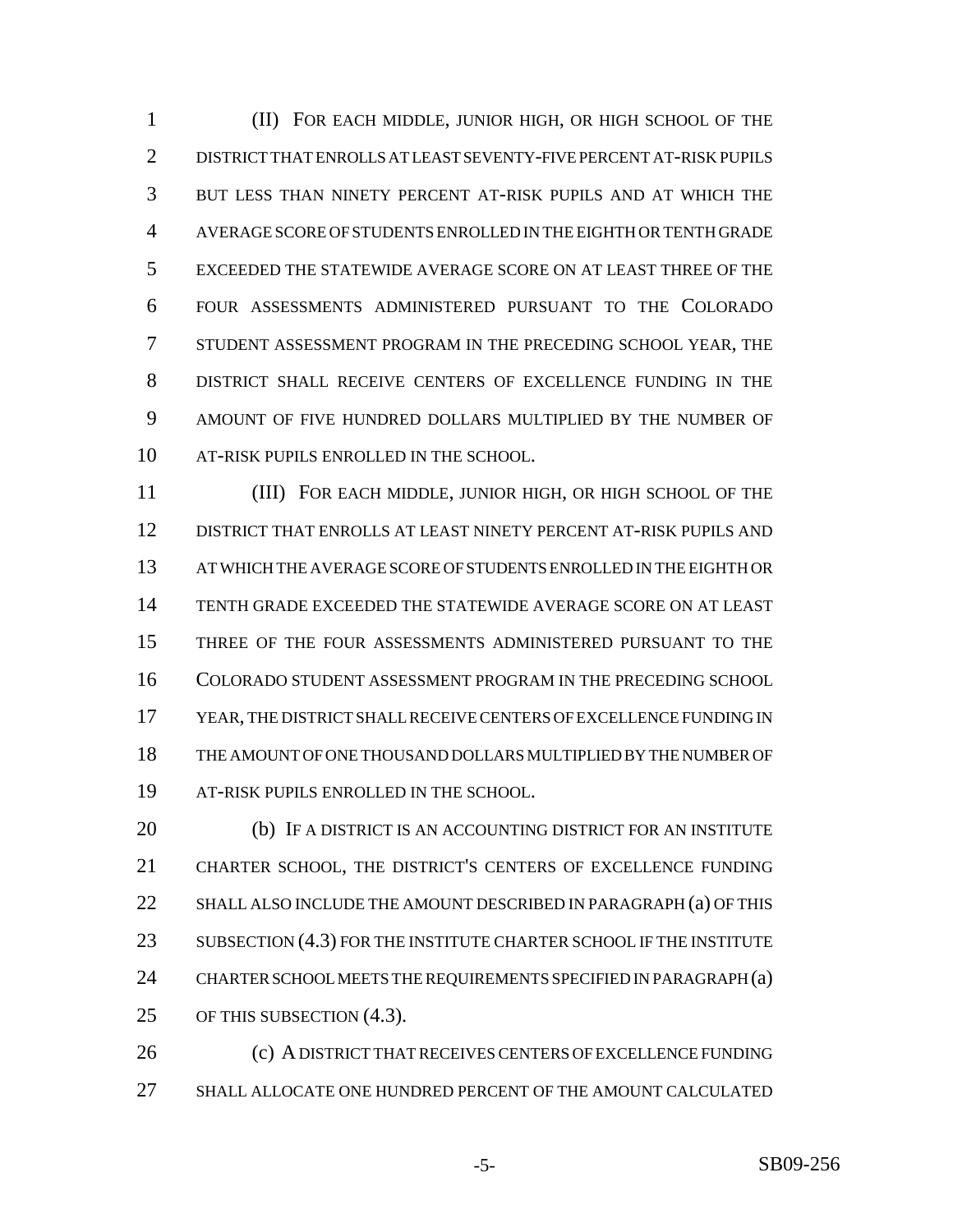FOR A SCHOOL PURSUANT TO PARAGRAPH (a) OF THIS SUBSECTION (4.3) TO THAT SCHOOL.

**SECTION 4.** The introductory portion to 22-54-104 (5) (b) (I.5), Colorado Revised Statutes, is amended, and the said 22-54-104 (5) (b) is further amended BY THE ADDITION OF A NEW SUBPARAGRAPH, to read:

 **22-54-104. District total program.** (5) (b) (I.5) A district's size 8 factor for the 2003-04 budget year and budget years thereafter THROUGH THE 2008-09 BUDGET YEAR shall be determined in accordance with the following formula:

 (I.6) A DISTRICT'S SIZE FACTOR FOR THE 2009-10 BUDGET YEAR AND BUDGET YEARS THEREAFTER SHALL BE DETERMINED IN ACCORDANCE WITH THE FOLLOWING FORMULA:

| 14 | IF THE DISTRICT'S FUNDED        | THE DISTRICT'S                             |
|----|---------------------------------|--------------------------------------------|
| 15 | <b>PUPIL COUNT IS:</b>          | <b>SIZE FACTOR SHALL BE:</b>               |
| 16 | LESS THAN 276                   | $1.54529 + (0.00376058 \times \text{THE})$ |
| 17 |                                 | DIFFERENCE BETWEEN<br><b>THE</b>           |
| 18 |                                 | FUNDED PUPIL COUNT AND                     |
| 19 |                                 | 276)                                       |
| 20 | 276 OR MORE BUT LESS THAN 459   | $1.23817 + (.00167825 \times \text{THE}$   |
| 21 |                                 | DIFFERENCE BETWEEN THE                     |
| 22 |                                 | FUNDED PUPIL COUNT AND                     |
| 23 |                                 | 459)                                       |
| 24 | 459 OR MORE BUT LESS THAN 1,027 | $1.12120 + (.00020593 \text{ X}$ THE       |
| 25 |                                 | DIFFERENCE BETWEEN THE                     |
| 26 |                                 | FUNDED PUPIL COUNT AND                     |
| 27 |                                 | 1,027)                                     |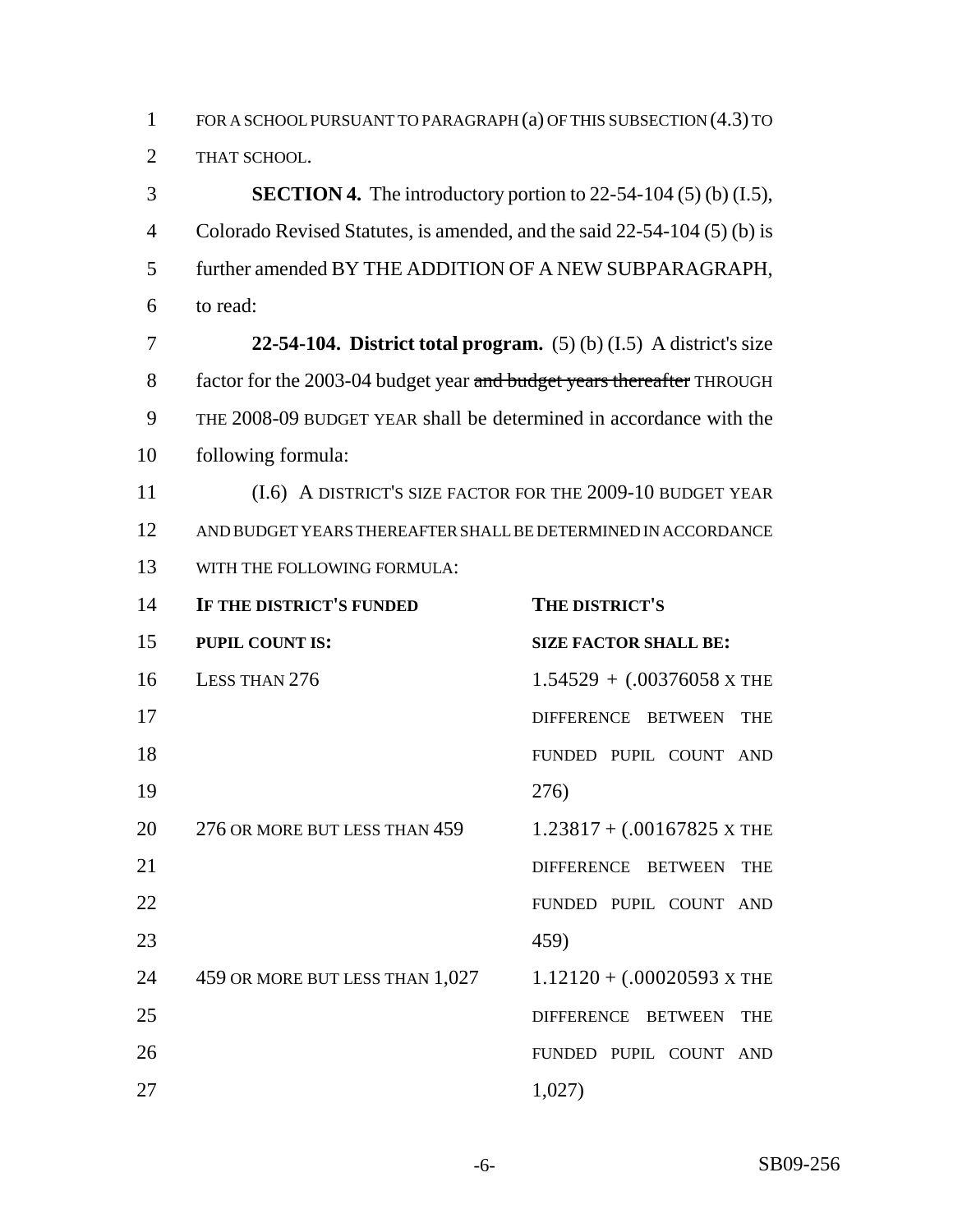| $\mathbf{1}$   | 1,027 OR MORE BUT LESS THAN 2,293                                           | $1.05302 + (.00005385 \times \text{THE})$ |
|----------------|-----------------------------------------------------------------------------|-------------------------------------------|
| $\overline{2}$ |                                                                             | DIFFERENCE BETWEEN<br><b>THE</b>          |
| 3              |                                                                             | FUNDED PUPIL COUNT<br><b>AND</b>          |
| $\overline{4}$ |                                                                             | 2,293                                     |
| 5              | 2,293 OR MORE BUT LESS THAN 4,023                                           | $1.02942 + (.00001364 \text{ x}$ THE      |
| 6              |                                                                             | DIFFERENCE BETWEEN<br><b>THE</b>          |
| 7              |                                                                             | FUNDED PUPIL COUNT<br><b>AND</b>          |
| 8              |                                                                             | 4,023                                     |
| 9              | 4,023 OR MORE                                                               | 1.02942                                   |
| 10             | <b>SECTION 5.</b> 22-54-103 (15), Colorado Revised Statutes, is             |                                           |
| 11             | amended to read:                                                            |                                           |
| 12             | 22-54-103. Definitions - repeal. As used in this article, unless            |                                           |
| 13             | the context otherwise requires:                                             |                                           |
| 14             | (15) "Supplemental kindergarten enrollment" means the number                |                                           |
| 15             | calculated by subtracting five-tenths from the full-day kindergarten factor |                                           |
| 16             | for the applicable budget year and then multiplying said number by the      |                                           |
| 17             | number of pupils in the district who are enrolled in kindergarten for the   |                                           |
| 18             | applicable budget year. For the purposes of this subsection (15), the       |                                           |
| 19             | full-day kindergarten factor for the 2008-09 AND 2009-10 budget year        |                                           |
| 20             | YEARS, is fifty-eight hundredths of a full-day pupil.                       |                                           |
|                |                                                                             |                                           |

 **SECTION 6.** 22-54-105 (1) and (2), Colorado Revised Statutes, are amended to read:

 **22-54-105. Instructional supplies and materials - capital reserve and insurance reserve - at-risk funding - preschool funding.** (1) (a) PRIOR TO THE 2009-10 BUDGET YEAR, every district shall budget 26 the amount determined pursuant to paragraph (b) of this subsection (1) to be allocated, in the discretion of the board of education, to the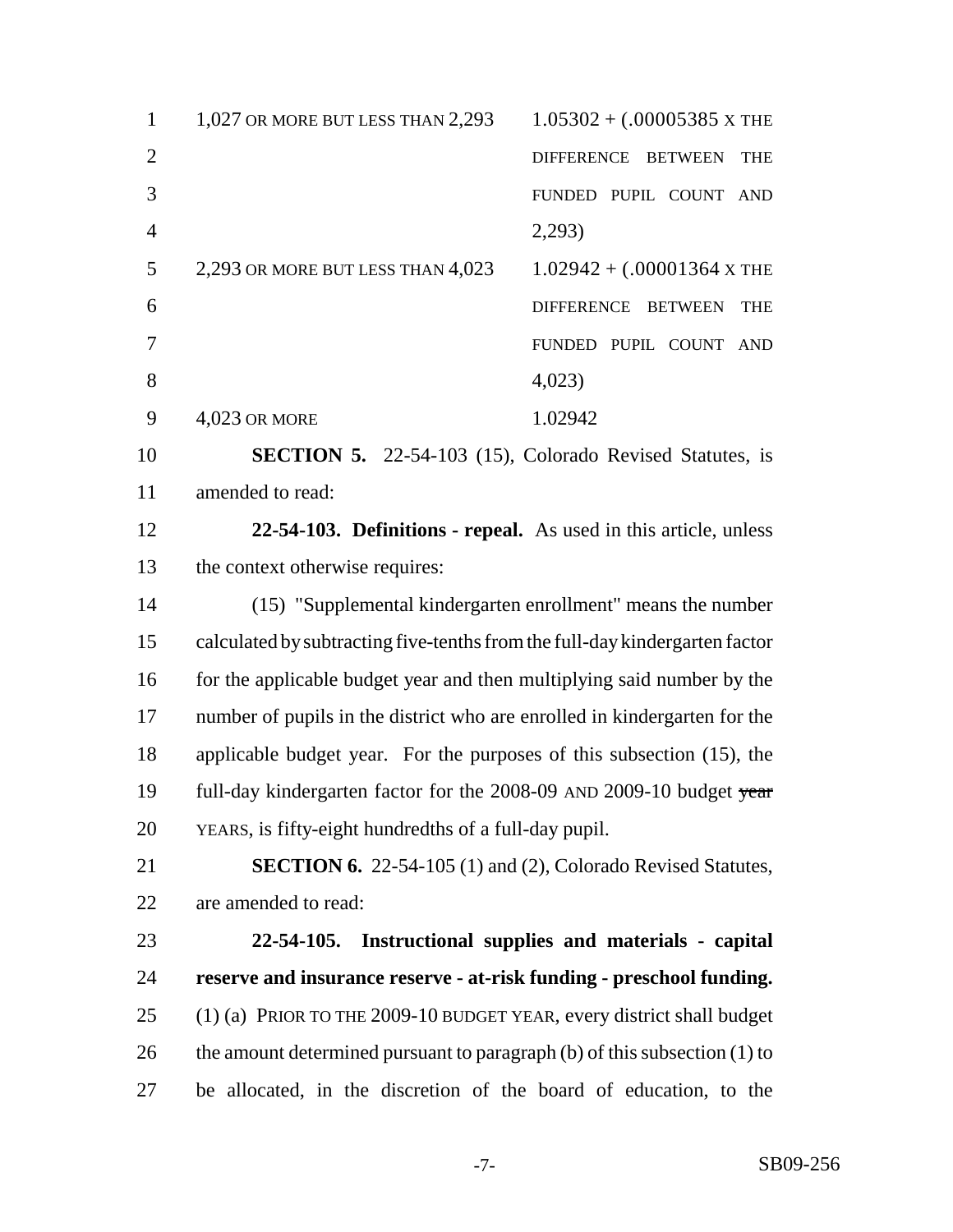instructional supplies and materials account, the instructional capital outlay account, or the other instructional purposes account in the general fund created by section 22-45-103 (1) (a) (II), or among such accounts. Moneys may be transferred among the three accounts. The moneys in such accounts shall be used for the purposes set forth in section 22-45-103 (1) (a) (II) and may not be expended by the district for any other purpose. Any moneys in such accounts which are not projected to be expended during a budget year shall be budgeted for the purposes set forth in section 22-45-103 (1) (a) (II) in the next budget year. Nothing in this subsection (1) shall be construed to require that interest on moneys 11 in such accounts be specifically allocated to such accounts. ANY MONEYS REMAINING IN ANY SUCH ACCOUNT THAT HAVE NOT BEEN EXPENDED PRIOR TO THE 2009-10 BUDGET YEAR SHALL BE BUDGETED FOR THE PURPOSES 14 SET FORTH IN SECTION 22-45-103  $(1)(a)(II)$  IN THE 2009-10 BUDGET YEAR OR ANY BUDGET YEAR THEREAFTER.

 (b) (I) The amount to be budgeted in any budget year PRIOR TO THE 2009-10 BUDGET YEAR shall be the amount determined by multiplying one hundred thirty-four dollars by the district's funded pupil count minus the district's on-line pupil enrollment.

 (II) (A) For the 1998-99 budget year through the 2007-08 budget year, the dollar amount required to be budgeted per pupil pursuant to this paragraph (b) shall be increased each year by the same percentage that the statewide base per pupil funding is increased pursuant to section 24 22-54-104 (5). For the 2008-09 budget year, and budget years thereafter, the minimum dollar amount required to be budgeted per pupil pursuant 26 to this paragraph (b) shall be increased each year by the rate of inflation. The amount of any increase pursuant to this paragraph (b) shall be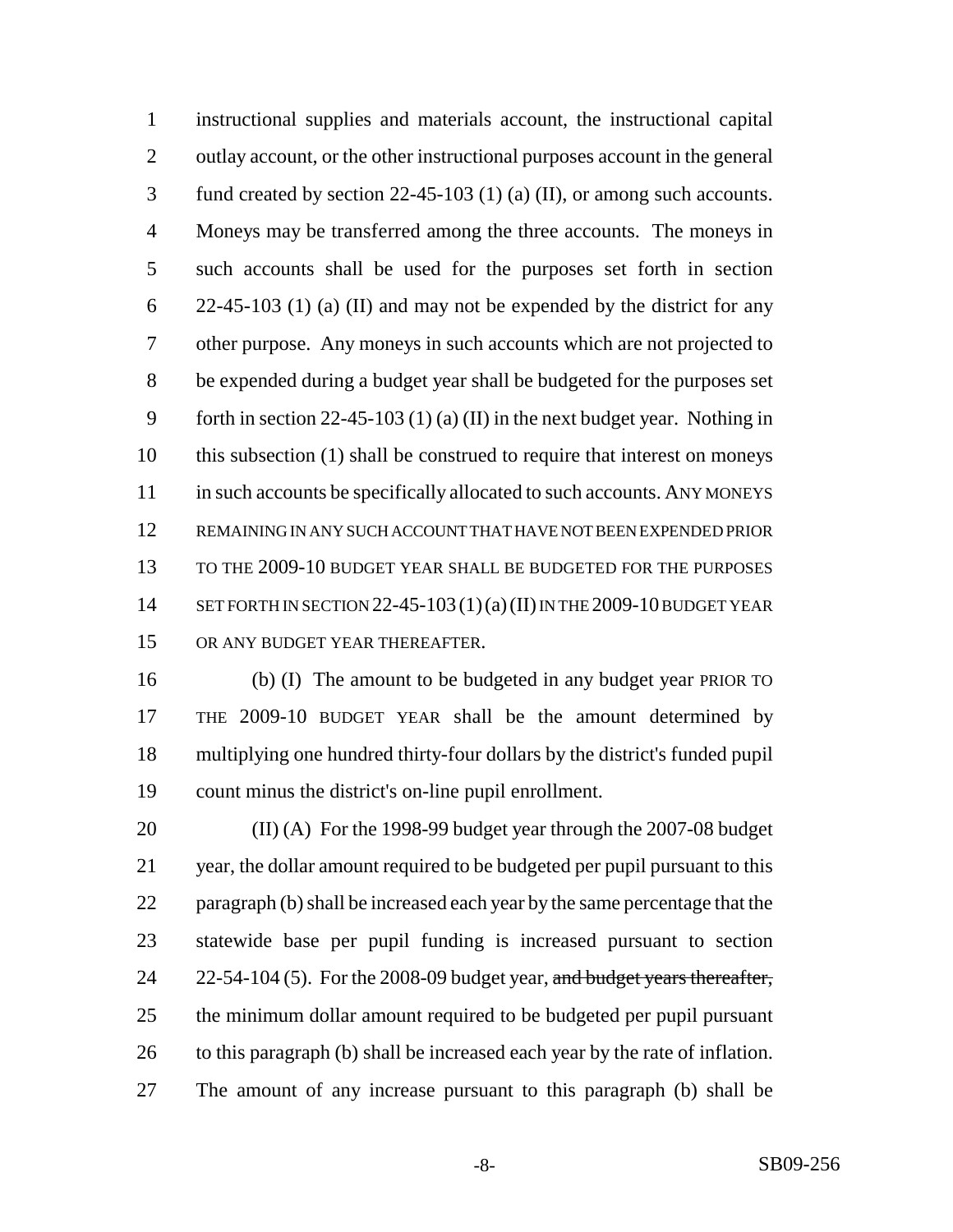rounded to the nearest dollar.

- (B) Repealed.
- (III) Repealed.

 (IV) Notwithstanding the provisions of subparagraphs (I) and (II) of this paragraph (b), for the 2006-07 budget year and budget years thereafter, if a district's expenditures for instructional supplies and materials, instructional capital outlay, and other instructional purposes exceed the amount required to be budgeted in accordance with this 9 paragraph (b) for a given budget year, the district may subtract an amount 10 equal to the amount of the excess expenditures in that budget year from 11 the amount required to be budgeted for instructional supplies and 12 materials, instructional capital outlay, and other instructional purposes in 13 accordance with this paragraph (b) for the subsequent budget year.

 (c) For purposes of this subsection (1), instructional supplies and materials include, but are not limited to, supplies, textbooks, library books, periodicals, and other supplies and materials. Instructional capital outlay includes those expenditures which result in the acquisition of fixed assets for instructional purposes, or additions thereto, which the board of education anticipates will have benefits for more than one year. Other instructional purposes include expenses incurred in providing transportation for pupils to and from school-sponsored instructional activities which occur outside the classroom and costs incurred for repair or maintenance services for equipment which is directly used for instructional purposes. Instructional supplies and materials, instructional capital outlay, and other instructional purposes are limited to those functions accounts and objects accounts as prescribed by the state board of education.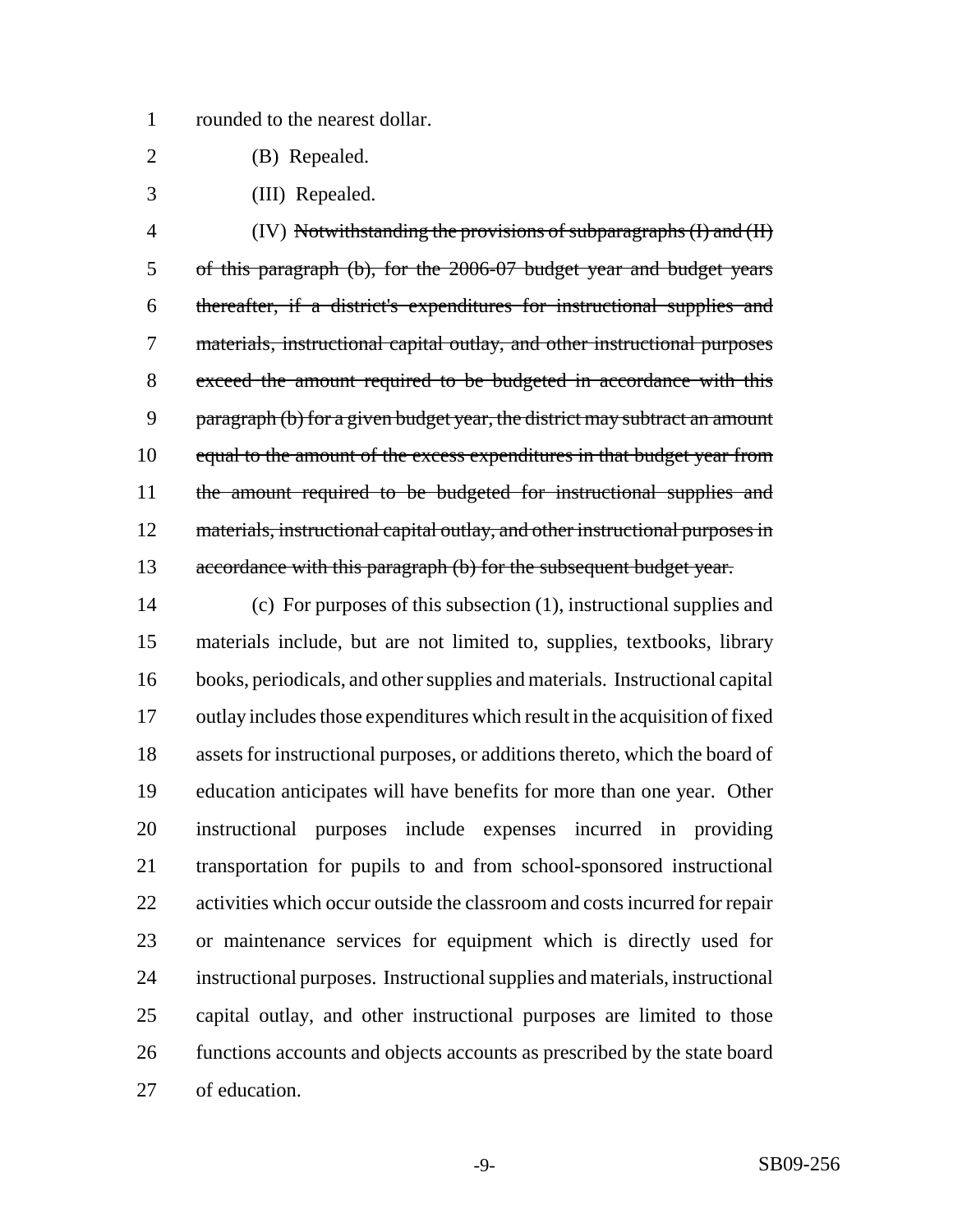(d) Nothing shall be deemed to limit expenditures for instructional supplies and materials, instructional capital outlay, and other instructional purposes to the amount required to be budgeted in accordance with this 4 subsection (1).

 (2) (a) Except as otherwise provided in paragraph (c) of this subsection (2), PRIOR TO THE 2009-10 BUDGET YEAR, every district shall budget the amount determined pursuant to paragraph (b) of this subsection (2) to be allocated, in the discretion of the board of education, to the capital reserve fund created by section 22-45-103 (1) (c), to a fund or an account within the general fund established in accordance with generally accepted accounting principles solely for the management of risk-related activities as identified in section 24-10-115, C.R.S., and article 13 of title 29, C.R.S., or among such allowable funds and accounts. Such moneys shall be used for the purposes set forth in section  $22-45-103$  (1) (c) and (1) (e) and may not be expended by the district for any other purpose. The board of education may transfer moneys among these allowable funds and accounts when such transfer is deemed necessary by the board. ANY MONEYS REMAINING IN ANY SUCH FUND OR ACCOUNT THAT HAVE NOT BEEN EXPENDED PRIOR TO THE 2009-10 BUDGET YEAR SHALL BE BUDGETED FOR THE PURPOSES SET FORTH IN SECTION 22-45-103 (1) (c) AND (1) (e) IN THE 2009-10 BUDGET YEAR OR ANY 22 BUDGET YEAR THEREAFTER.

 (b) (I) The amount to be budgeted in any budget year PRIOR TO THE 2009-10 BUDGET YEAR shall be the amount determined by multiplying two hundred sixteen dollars by the district's funded pupil count minus the district's on-line pupil enrollment. Such amount shall be the minimum required to be budgeted, and the district may elect to budget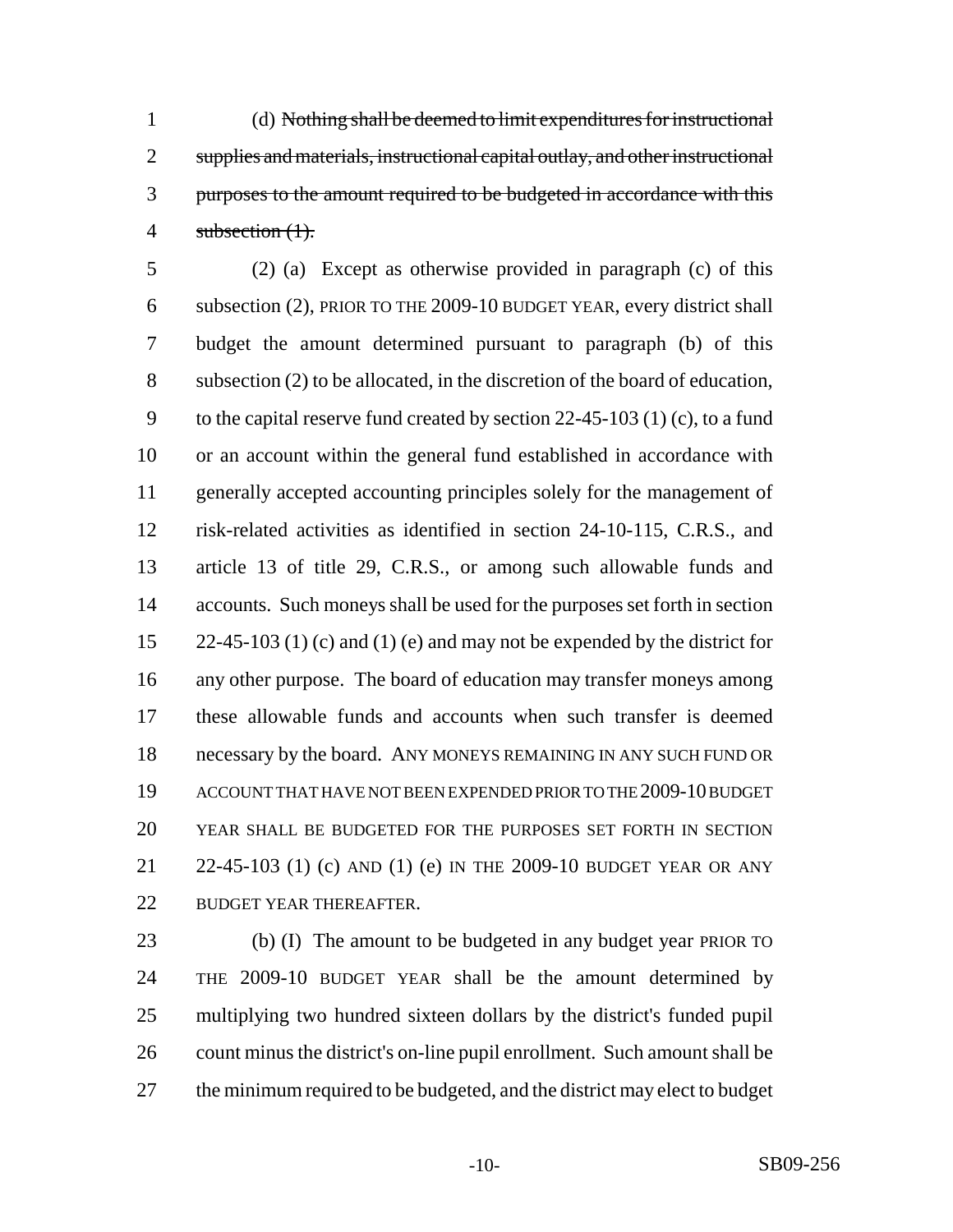up to eight hundred dollars multiplied by the district's funded pupil count minus the district's on-line pupil enrollment.

 (II) (A) For the 1998-99 budget year through the 2007-08 budget year, the minimum dollar amount required to be budgeted per pupil pursuant to this paragraph (b) shall be increased each year by the same percentage that the statewide base per pupil funding is increased pursuant 7 to section  $22-54-104$  (5). For the 2008-09 budget year, and budget years 8 thereafter, the minimum dollar amount required to be budgeted per pupil pursuant to this paragraph (b) shall be increased each year by the rate of inflation. The amount of any increase pursuant to this paragraph (b) shall be rounded to the nearest dollar.

(B) Repealed.

13 (III) For the 2000-01 budget year and budget years thereafter THROUGH THE 2008-09 BUDGET YEAR, the amount required to be budgeted pursuant to this paragraph (b) shall be reduced by an amount determined by multiplying the minimum dollar amount required to be budgeted for that budget year pursuant to subparagraph (II) of this paragraph (b) by the 18 number of pupils enrolled in charter schools within the school district.

 (c) For the 1999-2000 budget year and any budget year thereafter, if a district has moneys in its capital reserve fund equal to or in excess of five times the minimum dollar amount required to be budgeted per pupil pursuant to paragraph (b) of this subsection (2) multiplied by the district's funded pupil count minus the district's on-line pupil enrollment for the applicable budget year, the board of education of the district may determine whether to budget the minimum dollar amount per pupil required by this subsection (2) in that budget year, budget a lesser amount, or budget no amount at all. Such determination shall be made by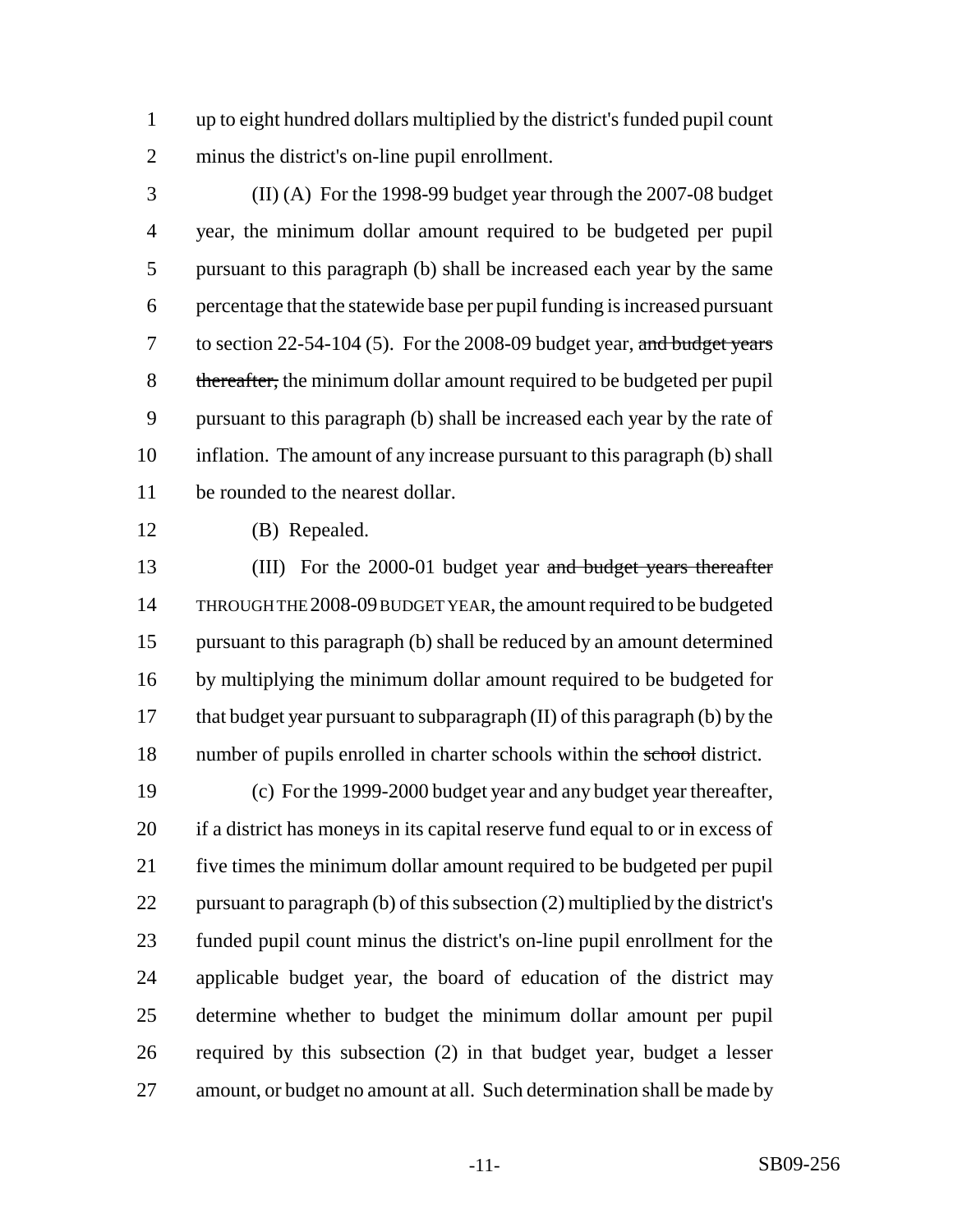1 the board of education on an annual basis based upon the capital outlay expenditure requirements of the district.

(d) Repealed.

 (e) For the 2007-08 budget year and each budget year thereafter, a school district that sells lands, buildings, or both, collects payment in lieu of the reservation or dedication of sites and land areas for schools, or collects contributions as a result of a voluntary agreement with a developer, and deposits the proceeds of the sale or the collection of payments or contributions into the district's capital reserve fund pursuant 10 to section 22-45-112 may reduce the amount it is required to allocate to 11 the fund pursuant to paragraphs (a) and (b) of this subsection  $(2)$  for the budget year in which the sale or the collection of payments or 13 contributions occurred by an amount equal to the amount so deposited. In 14 no event, however, shall the total amount available in the fund for said budget year pursuant to this subsection (2) be less than the amount 16 determined pursuant to paragraph (b) of this subsection  $(2)$ .

 **SECTION 7.** 22-54-106 (1) (b), Colorado Revised Statutes, is amended, and the said 22-54-106 is further amended BY THE ADDITION OF A NEW SUBSECTION, to read:

 **22-54-106. Local and state shares of district total program.** 21 (1) (b) Except as provided in subsections  $(8)$  and  $(11)$   $(8)$ ,  $(11)$ , AND  $(12)$ , of this section, the state's share of a district's total program shall be the difference between the district's total program and the district's share of its total program; except that no district shall receive less in state aid than an amount established by the general assembly in the annual general appropriation act based upon the amount of school lands and mineral lease moneys received pursuant to the provisions of article 41 of this title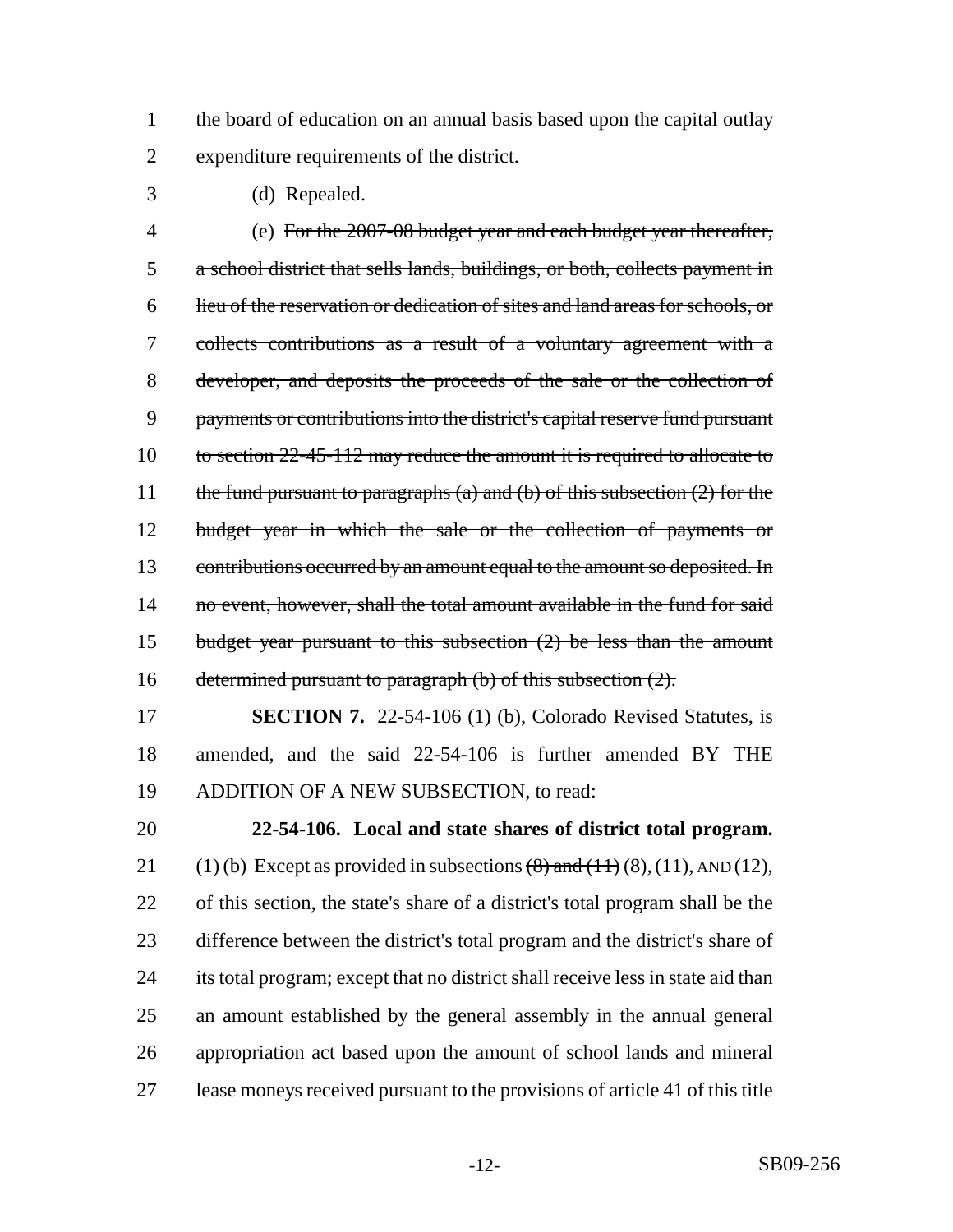and section 34-63-102 (2), C.R.S., multiplied by the district's funded pupil count.

 (12) ANY DISTRICT THAT HAS OBTAINED VOTER APPROVAL TO RETAIN AND SPEND REVENUES IN EXCESS OF THE PROPERTY TAX REVENUE LIMITATION IMPOSED ON THE DISTRICT BY SECTION 20 OF ARTICLE X OF THE STATE CONSTITUTION AND THAT, AFTER MARCH 16, 2009, OBTAINS VOTER APPROVAL TO AGAIN BECOME SUBJECT TO SUCH PROPERTY TAX REVENUE LIMITATION SHALL RECEIVE AN AMOUNT OF STATE AID THAT SHALL BE CALCULATED AS IF THE DISTRICT LEVIED THE NUMBER OF MILLS THAT IT WOULD HAVE LEVIED IN THE APPLICABLE BUDGET YEAR HAD THE DISTRICT MAINTAINED ITS AUTHORITY TO RETAIN AND SPEND REVENUES 12 IN EXCESS OF SUCH PROPERTY TAX REVENUE LIMITATION.

 **SECTION 8.** 22-54-108 (3) (b), Colorado Revised Statutes, is amended, and the said 22-54-108 is further amended BY THE ADDITION OF A NEW SUBSECTION, to read:

 **22-54-108. Authorization of additional local revenues.** (3) (b) (I) Except as otherwise provided in subparagraph (II) SUBPARAGRAPHS (II) AND (III) of this paragraph (b), the total additional local property tax revenues that may be received pursuant to elections held pursuant to this section shall not exceed under any circumstances twenty percent of the district's total program, as determined pursuant to 22 section 22-54-104 (2), or two hundred thousand dollars, whichever is greater.

 (II) Effective July 1, 2002, the total additional local property tax revenues that may be received pursuant to elections held pursuant to this section shall not exceed under any circumstances twenty percent of the district's total program, as determined pursuant to section 22-54-104 (2),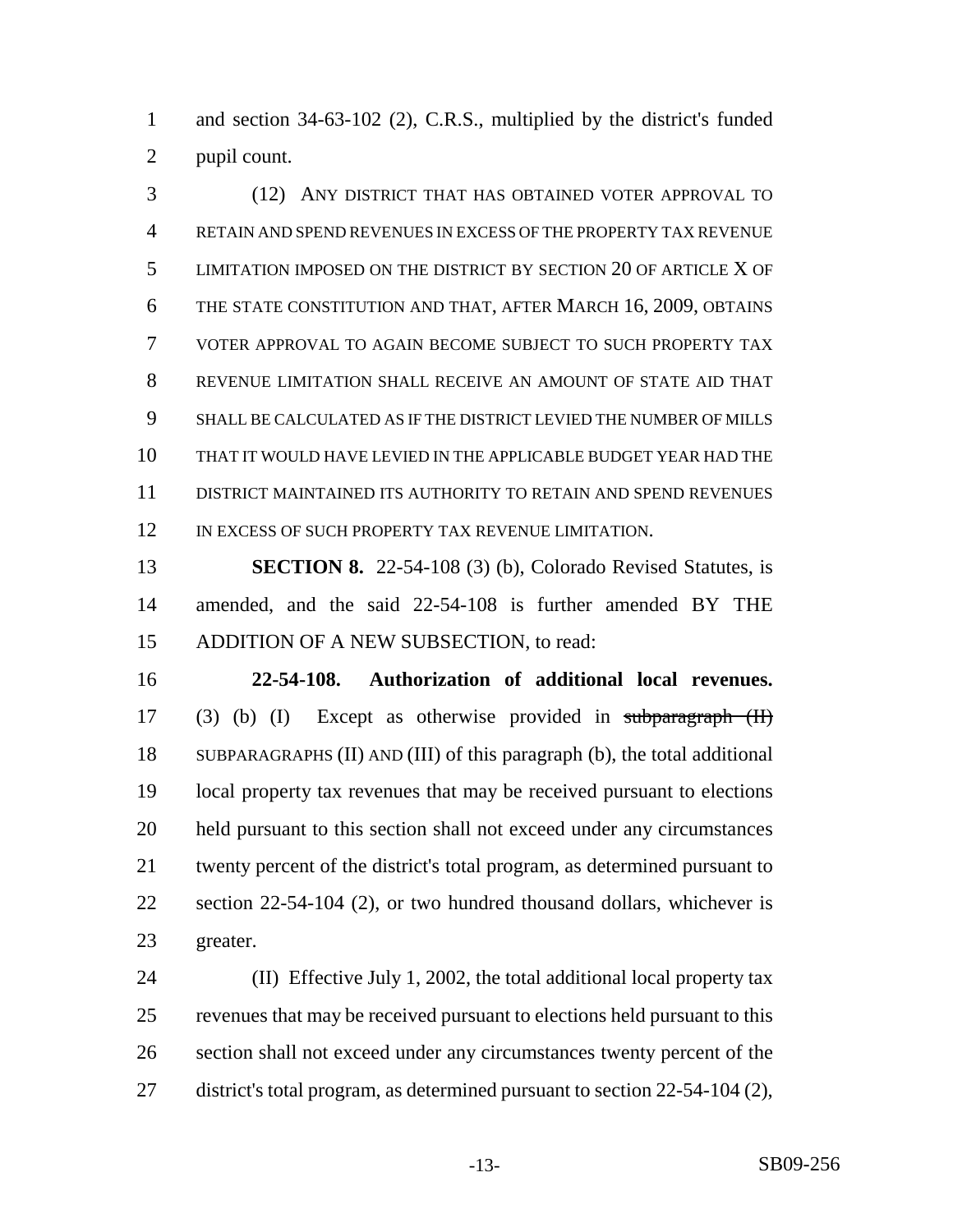or two hundred thousand dollars, whichever is greater, plus an amount equal to the maximum dollar amount of property tax revenue that the district could have generated for the 2001-02 budget year if, in accordance with the provisions of section 22-54-107.5, the district submitted a question to and received approval of the eligible electors of the district at an election held in November 2001.

 (III) ON AND AFTER THE EFFECTIVE DATE OF THIS SUBPARAGRAPH (III), FOR ANY DISTRICT THAT MEETS THE REQUIREMENTS OF SUBSECTION (4) OF THIS SECTION, THE TOTAL ADDITIONAL LOCAL PROPERTY TAX REVENUES THAT MAY BE RECEIVED PURSUANT TO AN ELECTION HELD PURSUANT TO THIS SECTION SHALL NOT EXCEED UNDER ANY CIRCUMSTANCES TWENTY-FIVE PERCENT OF THE DISTRICT'S TOTAL PROGRAM, AS DETERMINED PURSUANT TO SECTION 22-54-104(2), OR TWO HUNDRED THOUSAND DOLLARS, WHICHEVER IS GREATER, PLUS AN AMOUNT EQUAL TO THE MAXIMUM DOLLAR AMOUNT OF PROPERTY TAX REVENUE THAT THE DISTRICT COULD HAVE GENERATED FOR THE 2001-02 BUDGET YEAR IF, IN ACCORDANCE WITH THE PROVISIONS OF SECTION 22-54-107.5, THE DISTRICT SUBMITTED A QUESTION TO AND RECEIVED APPROVAL OF THE ELIGIBLE ELECTORS OF THE DISTRICT AT AN ELECTION HELD IN NOVEMBER 2001. ANY PROPERTY TAX REVENUE THAT THE 21 DISTRICT RETAINS PURSUANT TO THIS SUBPARAGRAPH (III) THAT EXCEEDS 22 AN AMOUNT EQUAL TO THE AMOUNTS SPECIFIED IN SUBPARAGRAPHS (I) 23 AND (II) OF THIS PARAGRAPH (b) SHALL BE USED BY THE DISTRICT TO IMPROVE STUDENT ACHIEVEMENT AND CLOSE THE ACHIEVEMENT GAP.

25 (4) (a) ON AND AFTER THE EFFECTIVE DATE OF THIS SUBSECTION 26 (4), ANY DISTRICT THAT INTENDS TO SEEK VOTER APPROVAL TO RETAIN AND SPEND ADDITIONAL PROPERTY TAX REVENUES PURSUANT TO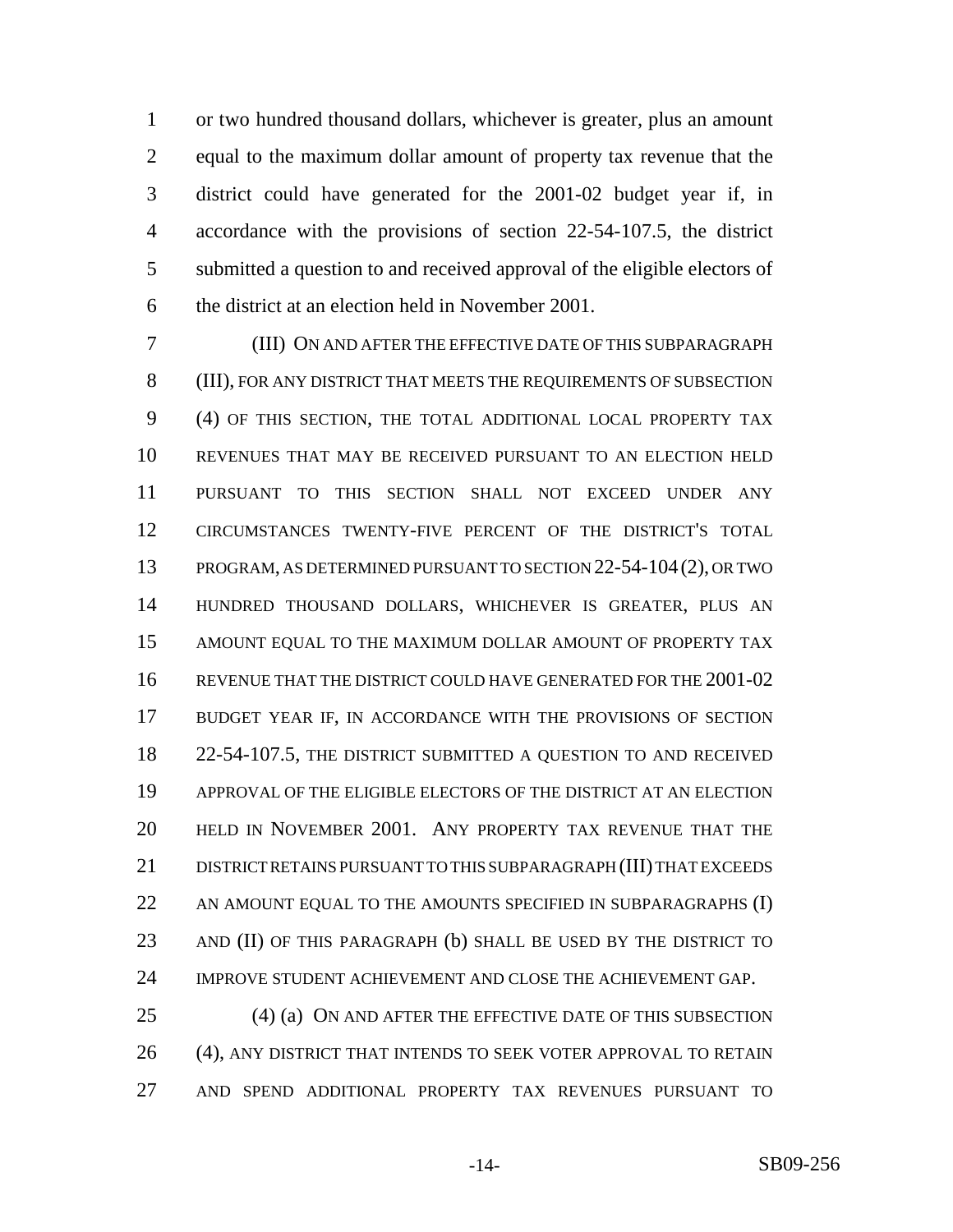SUBPARAGRAPH (III) OF PARAGRAPH (b) OF SUBSECTION (3) OF THIS SECTION SHALL NOTIFY THE STATE BOARD, IN A MANNER TO BE DETERMINED BY THE STATE BOARD, PRIOR TO HOLDING AN ELECTION PURSUANT TO THIS SECTION.

 (b) ANY DISTRICT THAT SUBMITS NOTICE TO THE STATE BOARD PURSUANT TO PARAGRAPH (a) OF THIS SUBSECTION (4) SHALL ALSO SUBMIT TO THE DEPARTMENT OF EDUCATION A PROPOSAL REGARDING THE STRATEGIES THAT THE DISTRICT PLANS TO IMPLEMENT TO IMPROVE ACADEMIC ACHIEVEMENT IN THE DISTRICT AND TO ADDRESS GAPS IN ACADEMIC ACHIEVEMENT AMONG STUDENT GROUPS, PARTICULARLY IN THE AREAS OF READING, WRITING, MATHEMATICS, AND SCIENCE. THE PROPOSAL SHALL INCLUDE, BUT NEED NOT BE LIMITED TO, THE FOLLOWING:

 (I) AN ASSESSMENT OF PROFESSIONAL DEVELOPMENT NEEDS RELATED TO CONTENT, INSTRUCTION, DIFFERENTIATION, AND BEST PRACTICES IN EDUCATING AT-RISK STUDENTS, SPECIAL EDUCATION STUDENTS, GIFTED AND TALENTED STUDENTS, ENGLISH LANGUAGE LEARNERS, AND OTHER STUDENT SUBGROUPS, AS NEEDED;

 (II) A PROPOSED PLAN TO MONITOR STUDENT PROGRESS TOWARD 20 PROFICIENCY ON THE STATE MODEL CONTENT STANDARDS;

 (III) AN EXAMINATION AND PROPOSED REALIGNMENT, IF NECESSARY, OF SCHOOL SCHEDULING, ACADEMIC SUPPORT SYSTEMS, AND ASSIGNMENTS OF PERSONNEL; AND

 (IV) A PROPOSED PLAN FOR INCREASING PARENTAL KNOWLEDGE AND SKILL TO SUPPORT THE ACADEMIC OBJECTIVES OF THE DISTRICT.

 **SECTION 9.** 22-54-106 (11) (a), Colorado Revised Statutes, is amended to read: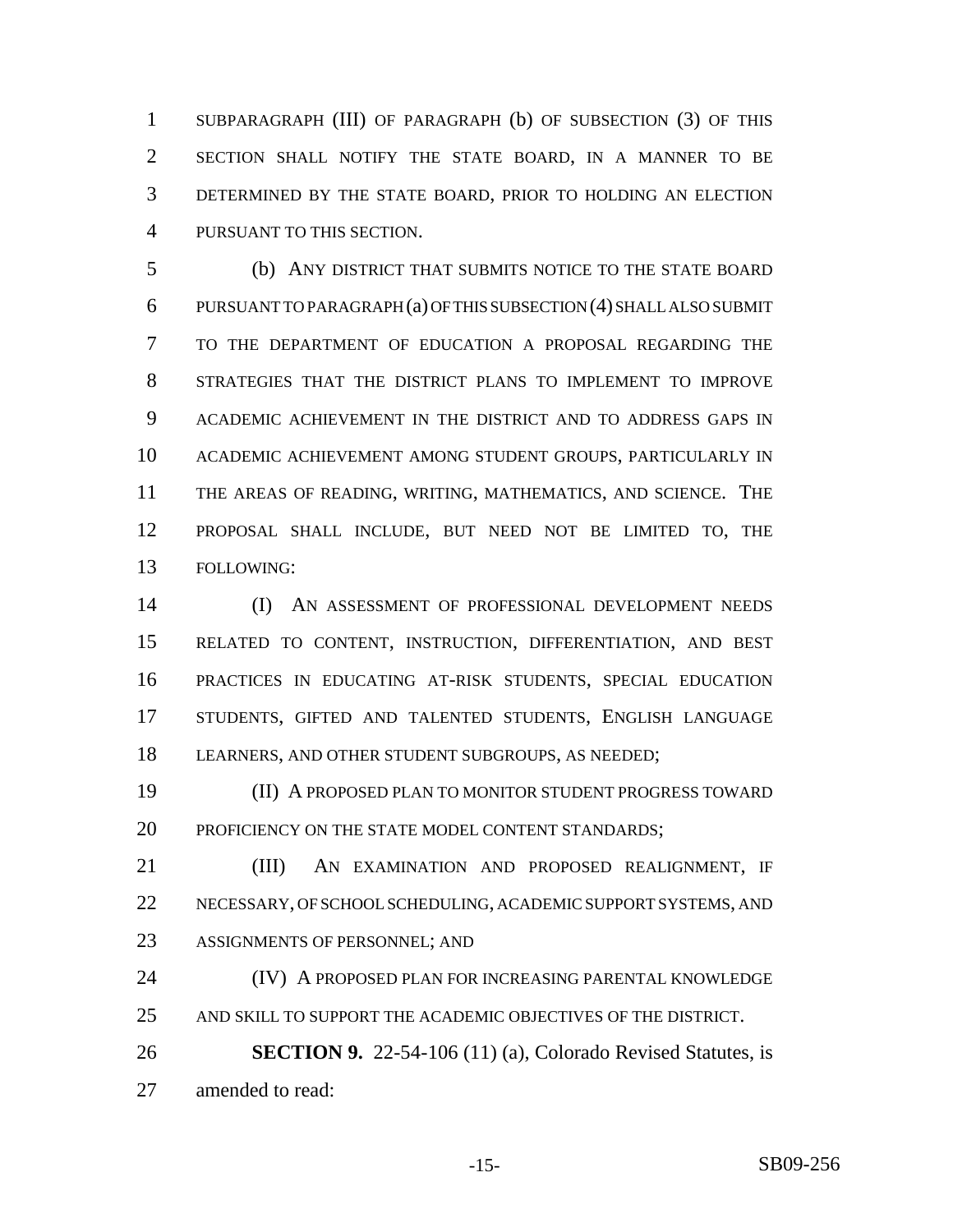**22-54-106. Local and state shares of district total program.** (11) Pursuant to the provisions of section 22-54-115, for each institute charter school, the department of education shall withhold from the state share of the institute charter school's accounting district the lesser of: (a) An amount equal to: (I) One hundred percent of the adjusted district per pupil 7 revenues, as defined in section 22-30.5-513 (1) (b), ACCOUNTING DISTRICT'S PER PUPIL FUNDING multiplied by the number of pupils enrolled in the institute charter school who are not on-line pupils; plus (II) ONE HUNDRED PERCENT OF THE ACCOUNTING DISTRICT'S PER PUPIL AT-RISK FUNDING MULTIPLIED BY THE NUMBER OF AT-RISK PUPILS 12 ENROLLED IN THE INSTITUTE CHARTER SCHOOL; PLUS (III) ONE HUNDRED PERCENT OF ANY OF THE ACCOUNTING DISTRICT'S CENTERS OF EXCELLENCE FUNDING THAT IS CALCULATED BASED ON THE PERFORMANCE OF PUPILS ENROLLED IN THE INSTITUTE CHARTER SCHOOL; PLUS (IV) One hundred percent of the district per pupil on-line funding multiplied by the number of on-line pupils enrolled in the institute charter school; or **SECTION 10.** 22-54-115 (1.3) (a), Colorado Revised Statutes, is amended, and the said 22-54-115 (1.3) is further amended BY THE 22 ADDITION OF A NEW PARAGRAPH, to read: **22-54-115. Distribution from state public school fund.** (1.3) (a) In determining the state's share of each district's total program, the state board shall determine whether the district is an accounting district of an institute charter school. If a district is an accounting district of an institute charter school, the state board shall instruct the department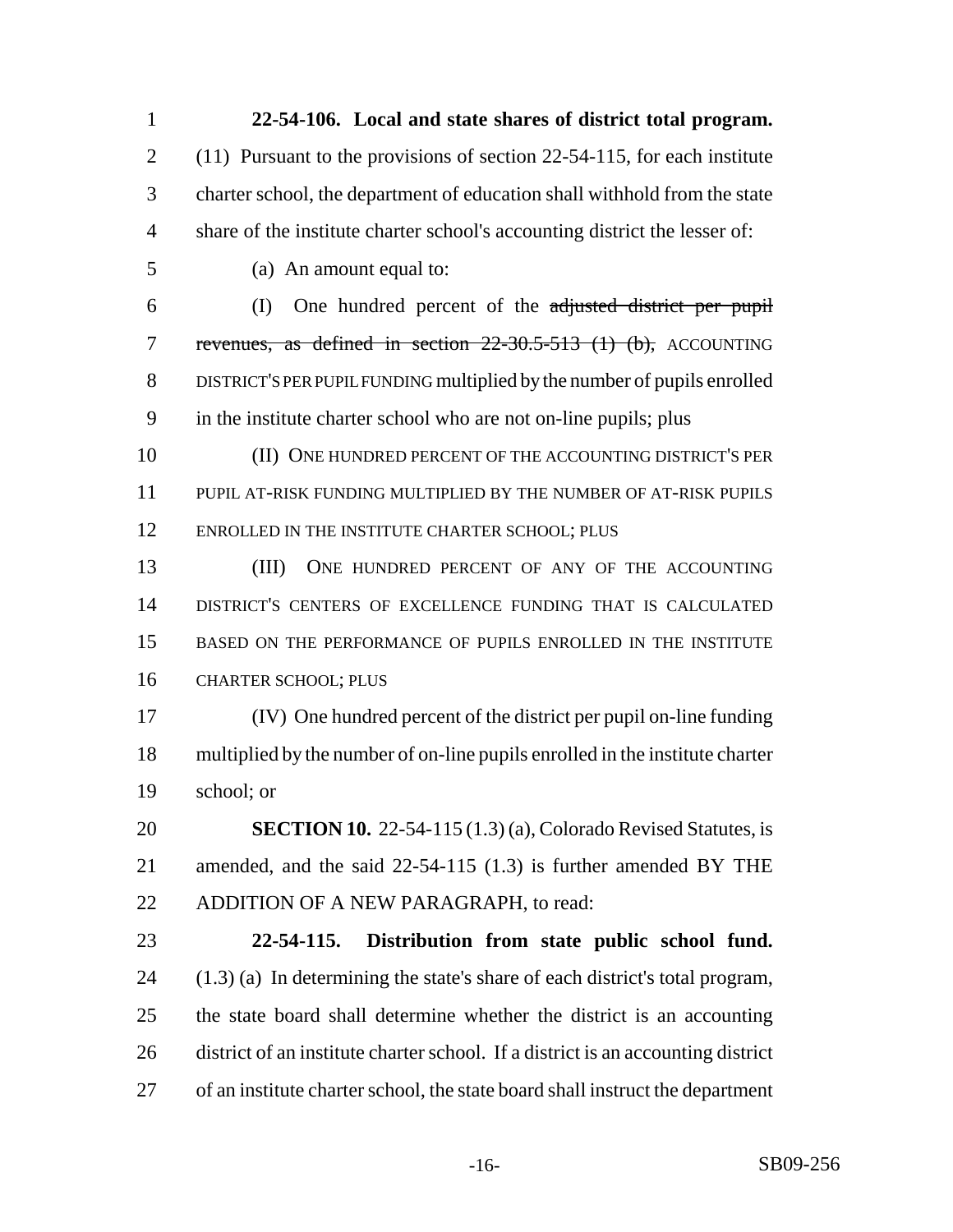of education to withhold from the amount of the state share otherwise payable to the district an amount equal to the lesser of:

 (I) (A) One hundred percent of the adjusted district per pupil 4 revenues, as defined in section 22-30.5-513 (1) (b), ACCOUNTING DISTRICT'S PER PUPIL FUNDING multiplied by the number of pupils enrolled in the institute charter school who are not on-line pupils; plus

 (B) ONE HUNDRED PERCENT OF THE ACCOUNTING DISTRICT'S PER PUPIL AT-RISK FUNDING MULTIPLIED BY THE NUMBER OF AT-RISK PUPILS ENROLLED IN THE INSTITUTE CHARTER SCHOOL; PLUS

10 (C) ONE HUNDRED PERCENT OF ANY OF THE ACCOUNTING DISTRICT'S CENTERS OF EXCELLENCE FUNDING THAT IS CALCULATED BASED ON THE PERFORMANCE OF PUPILS ENROLLED IN THE INSTITUTE CHARTER SCHOOL; PLUS

 (D) One hundred percent of the district per pupil on-line funding multiplied by the number of on-line pupils enrolled in the institute charter school; or

(II) The total amount of the state share payable to the district.

18 (a.5) IN ANY BUDGET YEAR IN WHICH THE STATE SHARE OF AN ACCOUNTING DISTRICT OF AN INSTITUTE CHARTER SCHOOL IS LESS THAN 20 THE AMOUNT SPECIFIED IN SUBPARAGRAPH (I) OF PARAGRAPH (a) OF THIS 21 SUBSECTION (1.3), THE DEPARTMENT OF EDUCATION SHALL SUBMIT A REQUEST FOR A SUPPLEMENTAL APPROPRIATION IN AN AMOUNT THAT WILL FULLY FUND THE AMOUNT SPECIFIED IN SAID SUBPARAGRAPH (I). THE DEPARTMENT SHALL MAKE THE REQUEST TO THE GENERAL ASSEMBLY DURING THE BUDGET YEAR IN WHICH THE UNDERFUNDING OCCURS. IF THE GENERAL ASSEMBLY DOES NOT MAKE THE REQUESTED SUPPLEMENTAL APPROPRIATION, THE DEPARTMENT SHALL PAY TO THE INSTITUTE CHARTER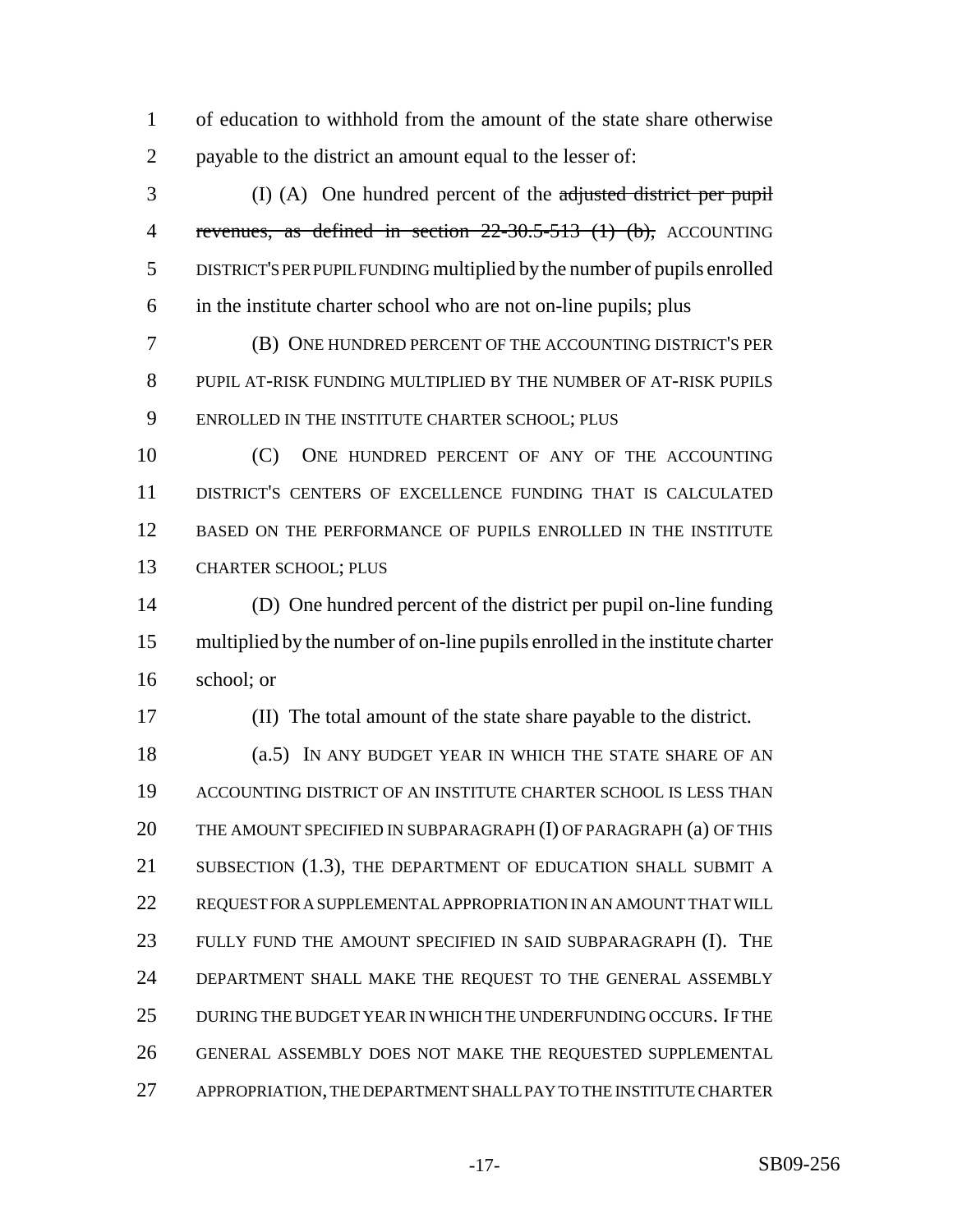1 SCHOOL THE AMOUNT SPECIFIED IN SUBPARAGRAPH (II) OF PARAGRAPH (a) OF THIS SUBSECTION (1.3).

 **SECTION 11.** 22-30.5-105 (5), Colorado Revised Statutes, is amended to read:

 **22-30.5-105. Charter schools - contract contents - regulations.** (5) Any term included in a charter contract that would require a charter 7 school to waive or otherwise forego FORGO receipt of any amount of operational or capital construction funds provided to the charter school pursuant to the provisions of this article or pursuant to any other provision of law is hereby declared null and void as against public policy and is unenforceable. IN NO EVENT SHALL THIS SUBSECTION (5) BE CONSTRUED TO PROHIBIT ANY CHARTER SCHOOL FROM CONTRACTING WITH ITS CHARTERING LOCAL BOARD OF EDUCATION FOR THE PURCHASE OF SERVICES, INCLUDING BUT NOT LIMITED TO THE PURCHASE OF EDUCATIONAL SERVICES.

 **SECTION 12.** 22-30.5-112 (1) (a), (2), and (3) (a) (II), Colorado Revised Statutes, are amended to read:

 **22-30.5-112. Charter schools - financing - definitions - guidelines.** (1) (a) For purposes of the "Public School Finance Act of 1994", article 54 of this title, pupils enrolled in a charter school shall be included in the pupil enrollment, the on-line pupil enrollment, or the 22 preschool and kindergarten program enrollment, whichever is applicable, of the school district that granted its charter. The school district that granted its charter shall report to the department the number of pupils included in the school district's pupil enrollment, the school district's 26 on-line pupil enrollment, and the school district's preschool and 27 kindergarten program enrollment AND THE NUMBER OF AT-RISK PUPILS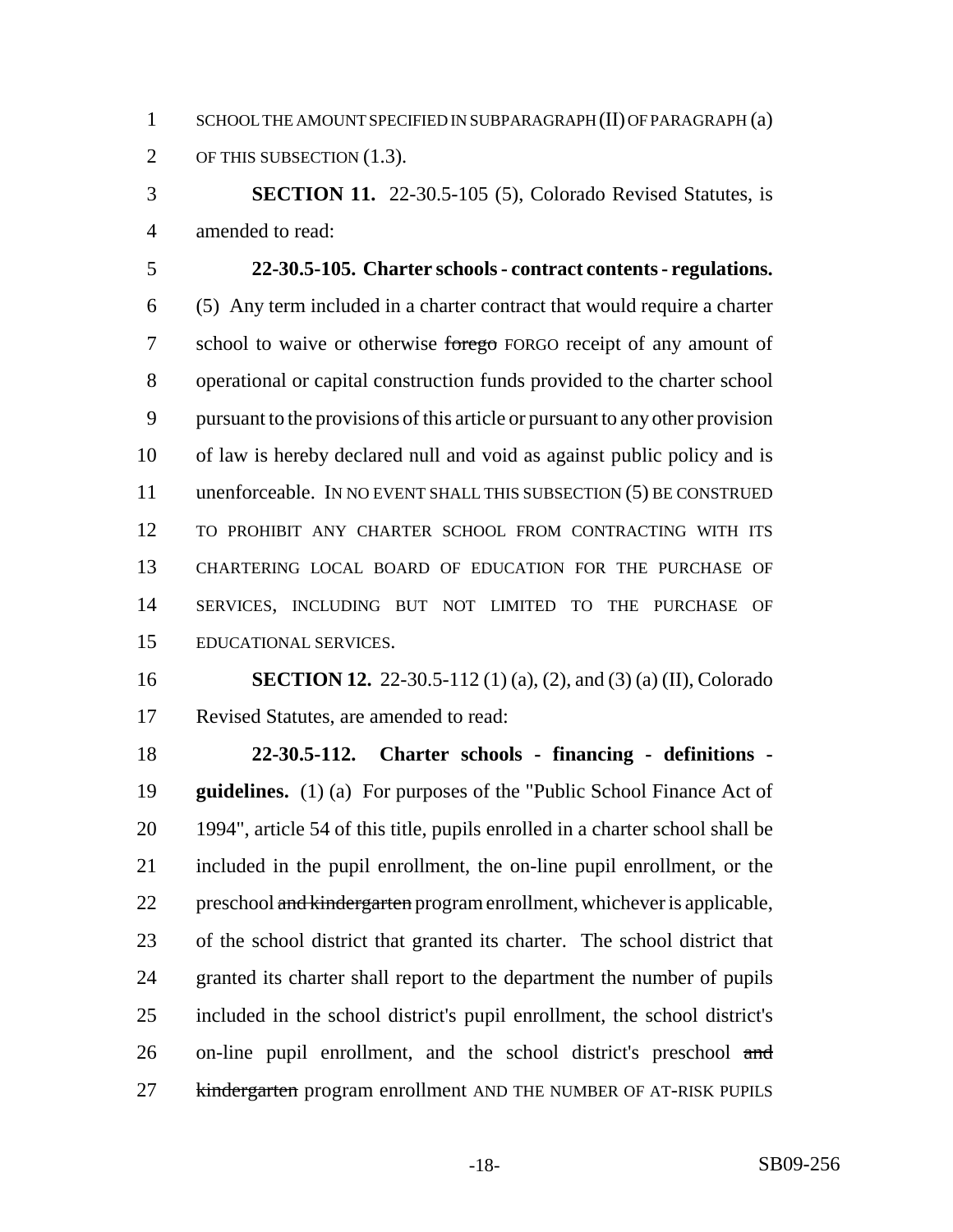that are actually enrolled in each charter school.

2 (2) (a)  $(H)$  As part of the charter school contract, the charter school and the school district shall agree on funding and any services to be provided by the school district to the charter school.

 (II) For the 1999-2000 budget year, the charter school and the school district shall begin discussions on the contract using eighty percent of the district per pupil operating revenues.

8 (HH) (A) (b) For budget year 2000-01 and budget years thereafter, 9 except as otherwise provided in  $\frac{\partial^2 f}{\partial x^2}$  PARAGRAPH (e) of this subsection (2), each charter school and the chartering school district shall negotiate funding under the contract. The charter school shall receive:

12 (I) One hundred percent of the district per pupil revenues FUNDING for each pupil enrolled in the charter school who is not an on-line pupil, 14 and SUBJECT TO THE PROVISIONS OF PARAGRAPH (c) OF THIS SUBSECTION (2);

16 (II) ONE HUNDRED PERCENT OF THE DISTRICT PER PUPIL AT-RISK FUNDING FOR EACH AT-RISK PUPIL ENROLLED IN THE CHARTER SCHOOL; (III) One hundred percent of the district per pupil on-line funding 19 for each on-line pupil enrolled in the charter school, except that SUBJECT 20 TO THE PROVISIONS OF PARAGRAPH (c) OF THIS SUBSECTION (2); AND 21 (IV) ONE HUNDRED PERCENT OF ANY DISTRICT CENTERS OF EXCELLENCE FUNDING RECEIVED BY THE DISTRICT THAT IS CALCULATED BASED ON THE PERFORMANCE OF STUDENTS ENROLLED IN THE CHARTER

24 SCHOOL.

 (c) The chartering school district may choose to retain the actual amount of the charter school's per pupil share of the central administrative overhead costs for services actually provided to the charter school, up to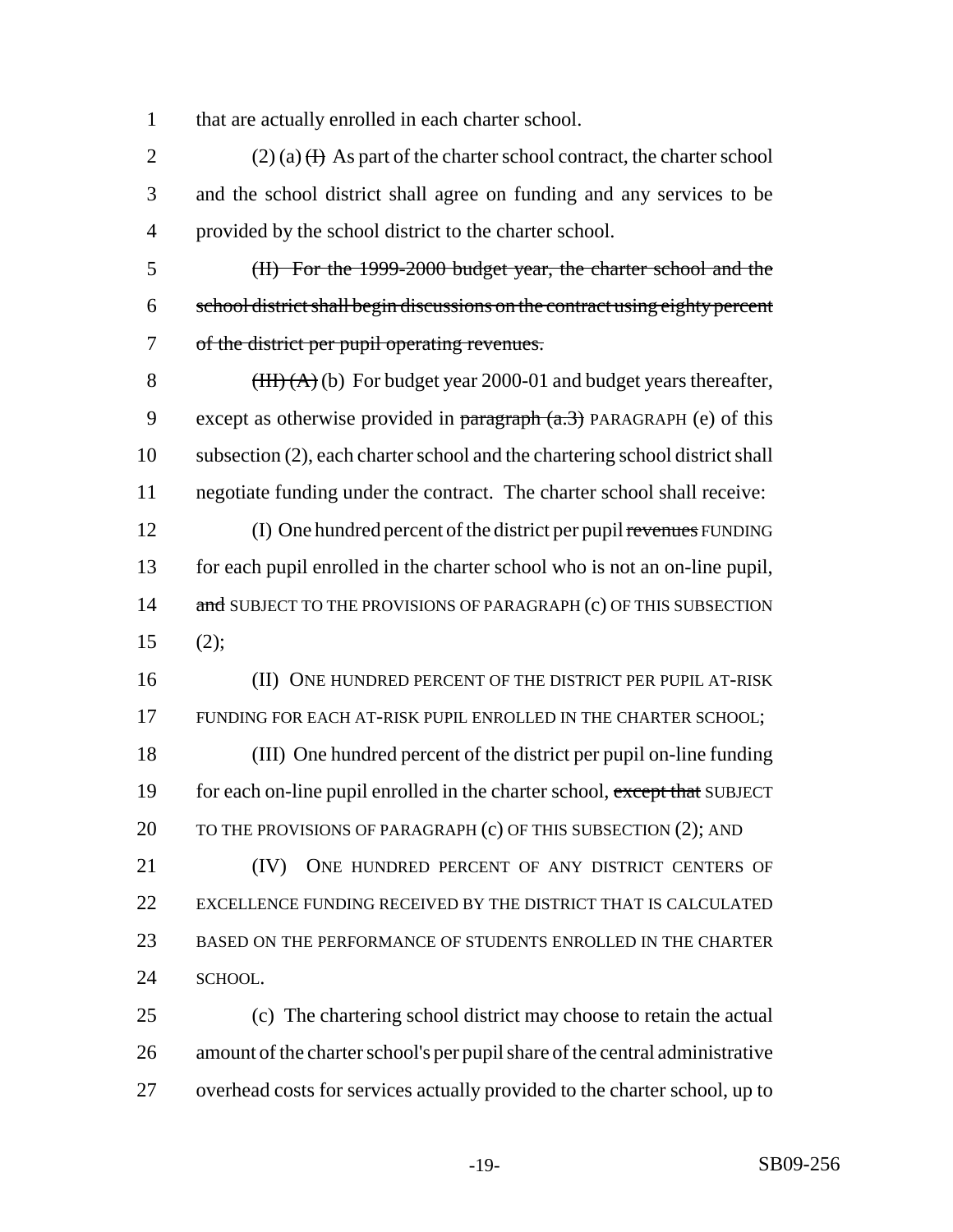1 five percent of the district per pupil revenues FUNDING for each pupil who is not an on-line pupil enrolled in the charter school and up to five percent of the district per pupil on-line funding for each on-line pupil enrolled in the charter school.

 $(B)$  (d) For budget years 2001-02 through 2010-11, the minimum 6 amount of funding specified in  $sub-subparagram$  (A) of this 7 subparagraph (III) PARAGRAPHS (b) AND (c) OF THIS SUBSECTION (2) shall reflect the one-percent increase in the statewide base per pupil funding for state fiscal years 2001-02 through 2010-11 received by the school district as required by section 17 of article IX of the state constitution.

11  $(a.3)$  (e) If the authorizing school district enrolls five hundred or fewer students, the charter school shall receive funding in the amount of the greater of:

 (I) (A) One hundred percent of the district per pupil on-line funding for each on-line pupil enrolled in the charter school; plus

 (B) One hundred percent of the district per pupil revenues FUNDING for each pupil who is not an on-line pupil enrolled in the charter school; PLUS

 (C) ONE HUNDRED PERCENT OF THE DISTRICT PER PUPIL AT-RISK FUNDING FOR EACH AT-RISK PUPIL ENROLLED IN THE CHARTER SCHOOL; PLUS

**(D)** ONE HUNDRED PERCENT OF ANY DISTRICT CENTERS OF EXCELLENCE FUNDING RECEIVED BY THE DISTRICT THAT IS CALCULATED BASED ON THE PERFORMANCE OF STUDENTS ENROLLED IN THE CHARTER SCHOOL; minus

 (E) The actual amount of the charter school's per pupil share of the central administrative overhead costs incurred by the school district,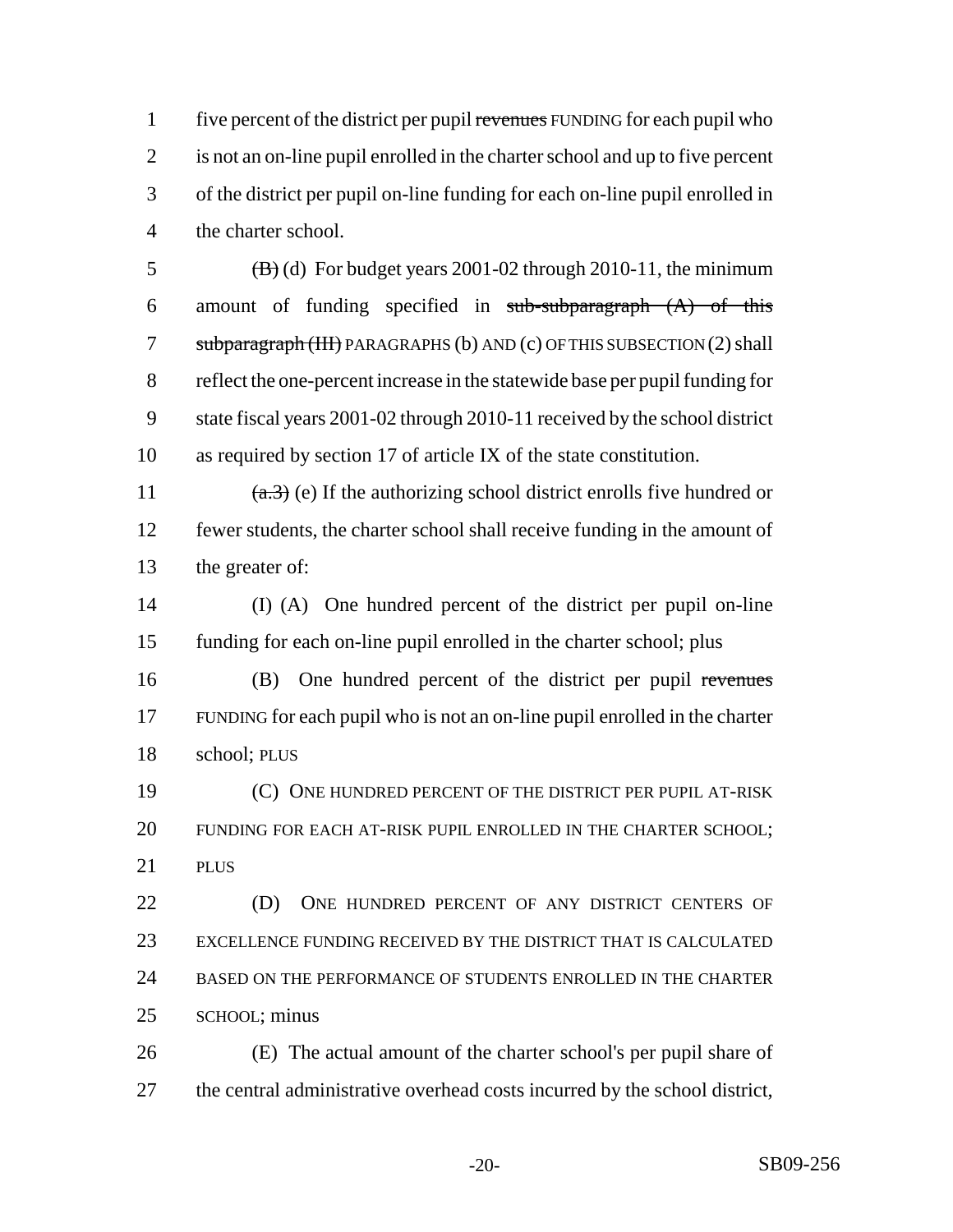based on audited figures; or

2 (II) (A) Eighty-five percent of the district per pupil revenues FUNDING for each pupil enrolled in the charter school who is not an on-line pupil; plus

 (B) Eighty-five percent of the district per pupil on-line funding for each on-line pupil enrolled in the charter school; PLUS

 (C) ONE HUNDRED PERCENT OF THE DISTRICT PER PUPIL AT-RISK FUNDING FOR EACH AT-RISK PUPIL ENROLLED IN THE CHARTER SCHOOL; PLUS

 (D) ONE HUNDRED PERCENT OF ANY DISTRICT CENTERS OF EXCELLENCE FUNDING RECEIVED BY THE DISTRICT THAT IS CALCULATED BASED ON THE PERFORMANCE OF STUDENTS ENROLLED IN THE CHARTER SCHOOL.

 $(a.4)(f)(f)(I)$  Within ninety days after the end of each fiscal year, each school district shall provide to each charter school within its district an itemized accounting of all its central administrative overhead costs. The actual central administrative overhead costs shall be the amount charged to the charter school. Any difference, within the limitations of subparagraph (III) of paragraph (a) PARAGRAPHS (c) AND (e) of this 20 subsection (2), and paragraph  $(a.3)$  of this subsection (2) between the amount initially charged to the charter school and the actual cost shall be reconciled and paid to the owed party.

 (II) Within ninety days after the end of each fiscal year, each 24 school district shall provide to each charter school within its OF THE district an itemized accounting of all the actual costs of district services the charter school chose at its discretion to purchase from the district 27 calculated in accordance with  $\frac{1}{27}$  paragraph (b) PARAGRAPH (k) of this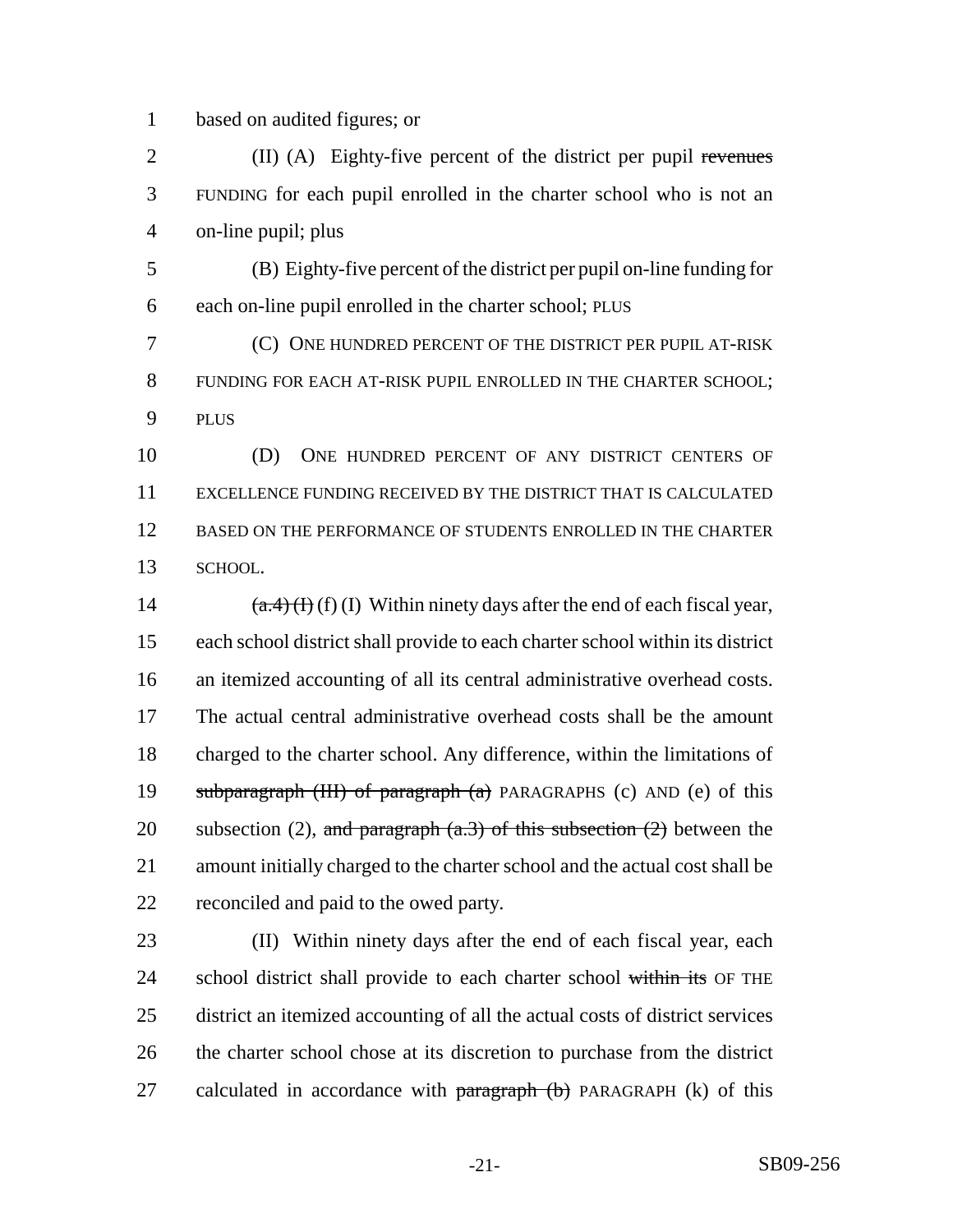subsection (2). Any difference between the amount initially charged to the charter school and the actual cost shall be reconciled and paid to the owed party.

 (III) If either party disputes an itemized accounting provided 5 pursuant to subparagraphs (I) and (II) of this  $\frac{\text{paramal}}{\text{paramal}}(a.4)$  PARAGRAPH (f), any charges included in an accounting, or charges to either party, that party is entitled to request a third-party review at the requesting party's expense. The review shall be conducted by the department, and the department's determination shall be final.

10  $(a.5)$  (g) As used in this subsection (2) SECTION:

 (I) "AT-RISK PUPIL" SHALL HAVE THE SAME MEANING AS SET 12 FORTH IN SECTION 22-54-103 (1.5).

 (I) (II) "Central administrative overhead costs" means indirect costs incurred in providing:

 (A) Services listed under the heading of support services - general administration in the school district chart of accounts as specified by rule of the state board; and

 (B) Salaries and benefits for administrative job classifications listed under the headings of support services - business and support services - central in the school district chart of accounts as specified by rule of the state board.

**(III)** "DIRECT COSTS" MEANS THE DIRECT COSTS INCURRED BY A SCHOOL DISTRICT SOLELY FOR THE PURPOSE OF REVIEWING CHARTER APPLICATIONS, NEGOTIATING THE CHARTER CONTRACT, AND PROVIDING DIRECT OVERSIGHT TO CHARTER SCHOOLS. "DIRECT COSTS" SHALL NOT INCLUDE THE SCHOOL DISTRICT'S LEGAL OR OTHER COSTS ATTRIBUTABLE TO LITIGATION OR THE RESOLUTION OF A DISPUTE WITH A CHARTER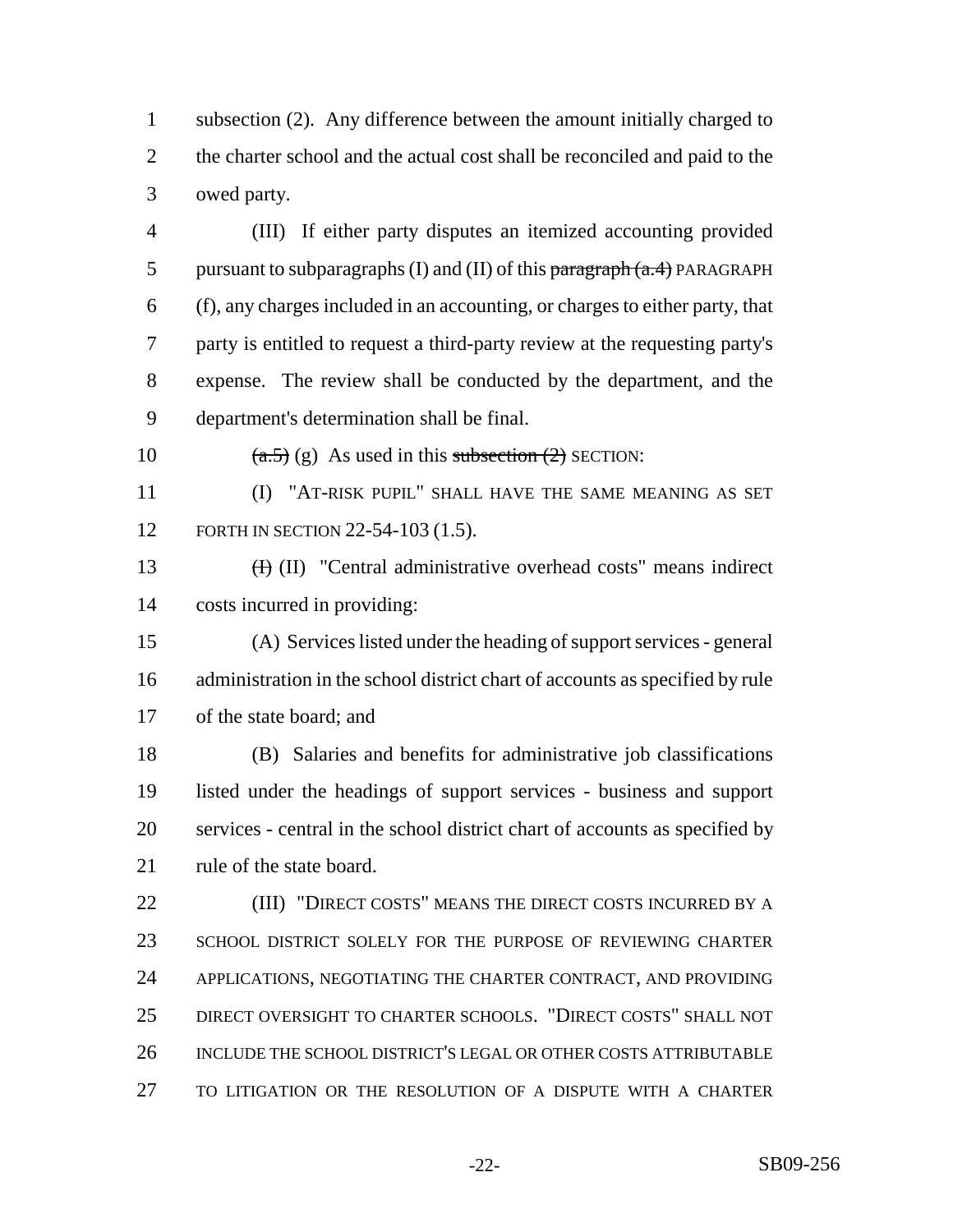SCHOOL.

 (IV) "DISTRICT CENTERS OF EXCELLENCE FUNDING" MEANS THE DISTRICT'S CENTERS OF EXCELLENCE FUNDING DETERMINED PURSUANT TO SECTION 22-54-104 (4.3) FOR THE APPLICABLE BUDGET YEAR.

 (V) "DISTRICT PER PUPIL AT-RISK FUNDING" MEANS THE DISTRICT'S AT-RISK FUNDING DETERMINED PURSUANT TO SECTION 22-54-104 (4) FOR THE APPLICABLE BUDGET YEAR DIVIDED BY THE NUMBER OF AT-RISK PUPILS ENROLLED IN THE DISTRICT FOR THE APPLICABLE BUDGET YEAR.

9  $(H<sub>i</sub>(VI)$  "District per pupil revenues FUNDING" means the district's total program as defined in section 22-54-103 (6) for any budget year divided by the district's funded pupil count as defined in section 12 22-54-103 (7) PER PUPIL FUNDING DETERMINED PURSUANT TO SECTION 13 22-54-104 (3) for said THE APPLICABLE budget year.

14  $(H.5)$  (VII) "District per pupil on-line funding" means a school district's on-line funding, as specified in section 22-54-104 (4.5), divided 16 by the district's on-line pupil enrollment for any THE APPLICABLE budget year.

 (III) "Per pupil operating revenues" shall have the same meaning as provided in section 22-54-103 (9).

 (VIII) "ON-LINE PUPIL" MEANS A PUPIL WHO, ON OCTOBER 1 WITHIN THE APPLICABLE BUDGET YEAR OR THE SCHOOL DAY NEAREST SAID DATE, IS ENROLLED IN, ATTENDING, AND ACTIVELY PARTICIPATING IN A MULTI-DISTRICT PROGRAM, AS DEFINED IN SECTION 22-30.7-102 (6), CREATED PURSUANT TO ARTICLE 30.7 OF THIS TITLE.

25  $(a.7)$  (h) (I) For the 2000-01 budget year and budget years 26 thereafter THROUGH THE 2008-09 BUDGET YEAR, each charter school shall annually allocate the minimum per pupil dollar amount specified in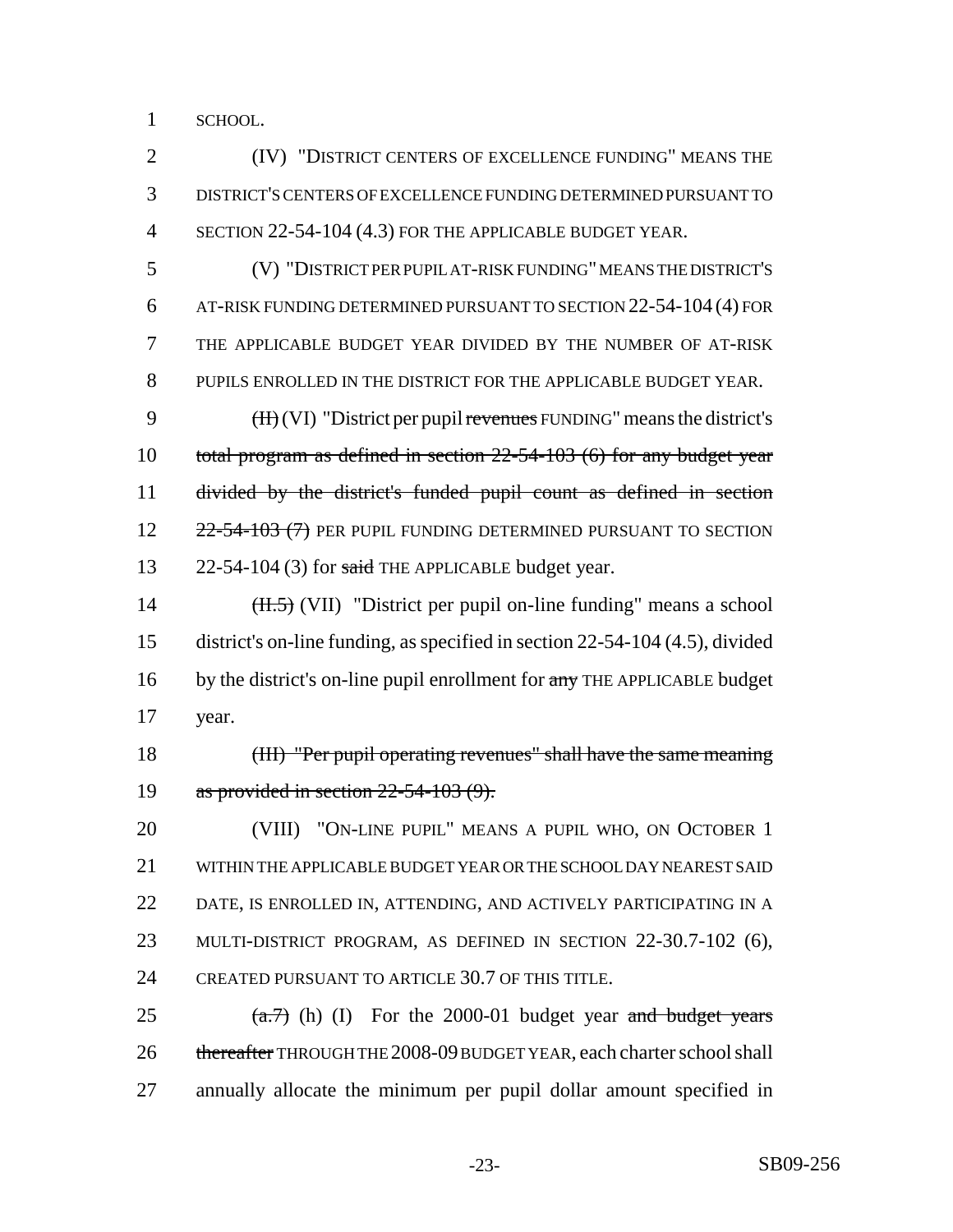1 section 22-54-105 (2) (b), multiplied by the number of students enrolled in the charter school who are not students enrolled in an on-line program, as defined in section 22-30.7-102 (9), to a fund created by the charter school for capital reserve purposes, as set forth in section 22-45-103 (1) (c) and (1) (e), or solely for the management of risk-related activities, as identified in section 24-10-115, C.R.S., and article 13 of title 29, C.R.S., or among such allowable funds. Said moneys shall be used for the 8 purposes set forth in section  $22-45-103$  (1) (c) and (1) (e) and may not be expended by the charter school for any other purpose. ANY MONEYS REMAINING IN SUCH FUND THAT HAVE NOT BEEN EXPENDED PRIOR TO THE 2009-10 BUDGET YEAR SHALL BE BUDGETED FOR THE PURPOSES SET FORTH 12 IN SECTION 22-45-103 (1) (c) AND (1) (e) IN THE 2009-10 BUDGET YEAR OR ANY BUDGET YEAR THEREAFTER.

 (II) FOR THE 2009-10 BUDGET YEAR AND BUDGET YEARS THEREAFTER, EACH CHARTER SCHOOL THAT RECEIVES AT-RISK FUNDING PURSUANT TO PARAGRAPH (b) OF THIS SUBSECTION (2) SHALL EXPEND IN TOTAL AT LEAST SEVENTY-FIVE PERCENT OF THE CHARTER SCHOOL'S AT-RISK FUNDING ON DIRECT INSTRUCTION OR STAFF DEVELOPMENT, OR BOTH, FOR THE EDUCATIONAL PROGRAM FOR AT-RISK PUPILS ENROLLED IN THE CHARTER SCHOOL.

 $(a.8)$  (I) (I) For the 2000-01 budget year and budget years thereafter, the school district shall provide federally required educational services to students enrolled in charter schools on the same basis as such services are provided to students enrolled in other public schools of the school district. Each charter school shall pay an amount equal to the per pupil cost incurred by the school district in providing federally required educational services, multiplied by the number of students enrolled in the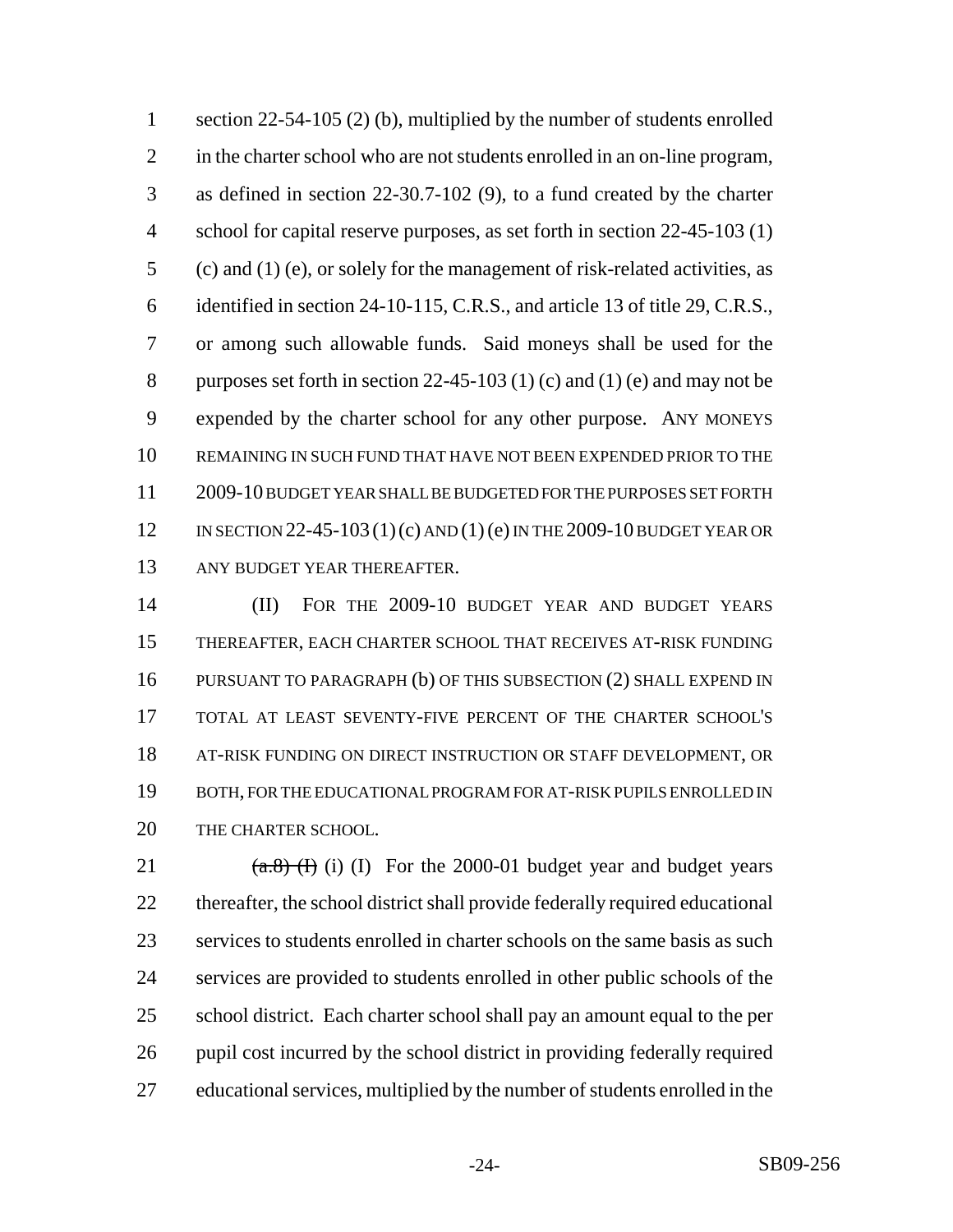charter school. At either party's request, however, the charter school and the school district may negotiate and include in the charter contract alternate arrangements for the provision of and payment for federally required educational services.

 (II) Notwithstanding any provision of subparagraph (I) of this 6 paragraph  $(a.8)$  PARAGRAPH (i) to the contrary, the school district shall calculate the per pupil cost of providing federally required educational services after subtracting the amount received in federal and state moneys for providing said services.

 $(a,9)$  (j) For budget year 2002-03 and budget years thereafter, and in accordance with section 22-30.5-406, the funding provided by a chartering school district to a charter school pursuant to this subsection (2) shall be reduced by the amount of any direct payments of principal and interest due on bonds issued on behalf of a charter school by a governmental entity other than a school district for the purpose of financing charter school capital construction that were made by the state treasurer or the chartering school district on behalf of the charter school.

 $\left(\frac{b}{b}\right)$  (k) (I) The charter school, at its discretion, may contract with the school district for the direct purchase of district services in addition to those included in central administrative overhead costs, including but not limited to food services, custodial services, maintenance, curriculum, media services, and libraries. The amount to be paid by a charter school 23 in purchasing any district service pursuant to this paragraph (b) PARAGRAPH (k) shall be determined by dividing the cost of providing the service for the entire school district, as specified in the school district's budget, by the number of students enrolled in the school district and multiplying said amount by the number of students enrolled in the charter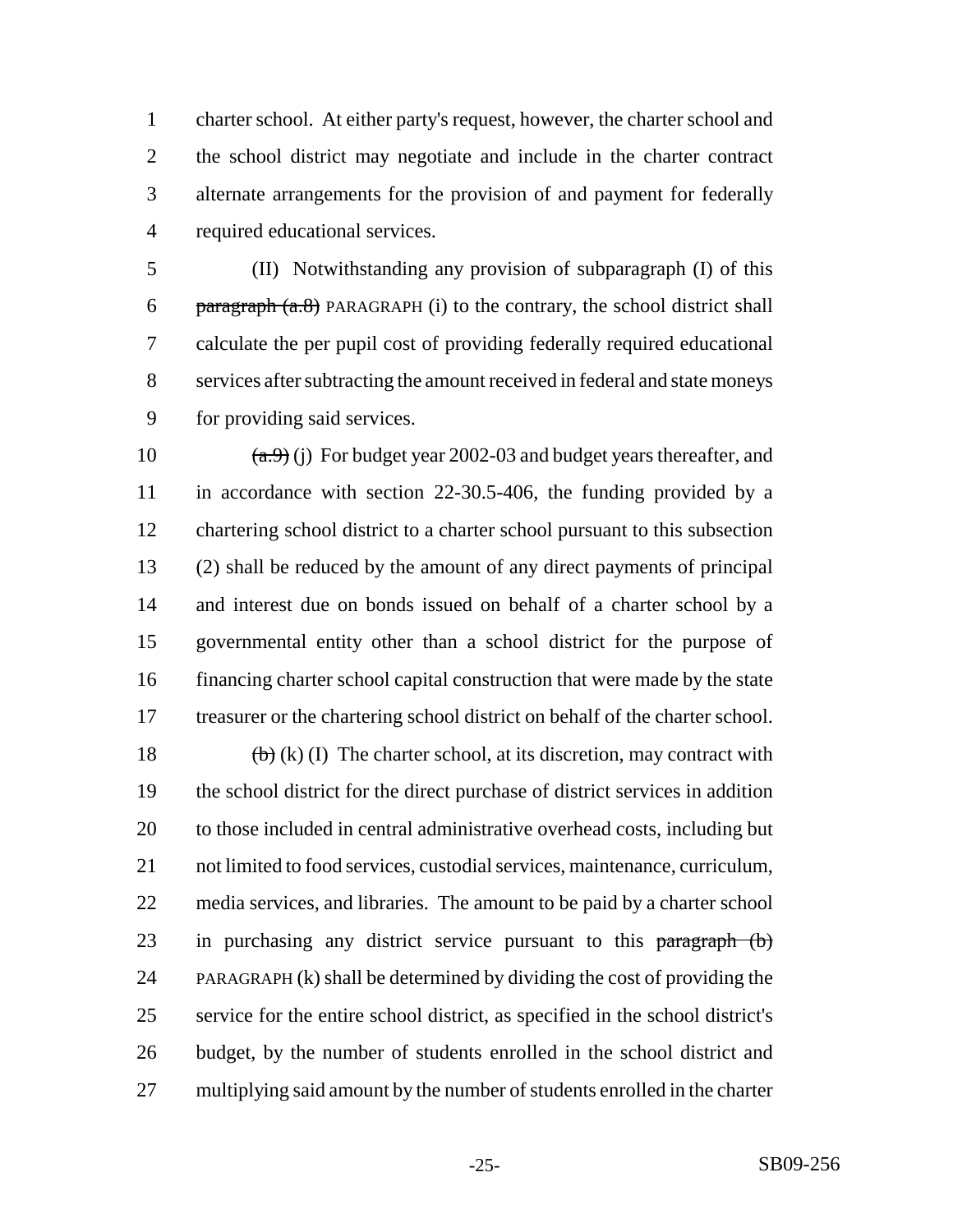school.

 $\left(\frac{b.5}{0.5}\right)$  (I) The charter school and the school district shall negotiate prior to the beginning of each fiscal year for the payment to the school district of any direct costs incurred by the school district. If the charter school and the school district do not reach agreement regarding the payment of direct costs, the school district shall be barred from withholding from the charter school any moneys as reimbursement for direct costs. The school district shall provide an itemized accounting to each charter school for the direct costs incurred by the school district with 10 the itemized accounting provided pursuant to  $\frac{\partial^2 f}{\partial x^2}$  PARAGRAPH (f) of this subsection (2).

 (II) For purposes of this paragraph (b.5), "direct costs" means the direct costs incurred by a school district solely for the purpose of 14 reviewing charter applications, negotiating the charter contract, and providing direct oversight to charter schools. "Direct costs" shall not include the school district's legal or other costs attributable to litigation 17 or the resolution of a dispute with a charter school.

 (c) (I) For the 1999-2000 budget year, in no event shall the 19 amount of funding negotiated pursuant to this subsection (2) be less than 20 eighty percent of the district per pupil operating revenues multiplied by 21 the number of pupils enrolled in the charter school.

 $(H)$  (I) For budget year 2000-01 and budget years thereafter, the amount of funding received by a charter school pursuant to this subsection (2) shall not be less than one hundred percent of the chartering 25 school district's district per pupil revenues FUNDING, minus up to five 26 percent as provided in subparagraph  $(HH)$  of paragraph  $(a)$  PARAGRAPH  $(c)$ of this subsection (2), multiplied by the number of pupils enrolled in the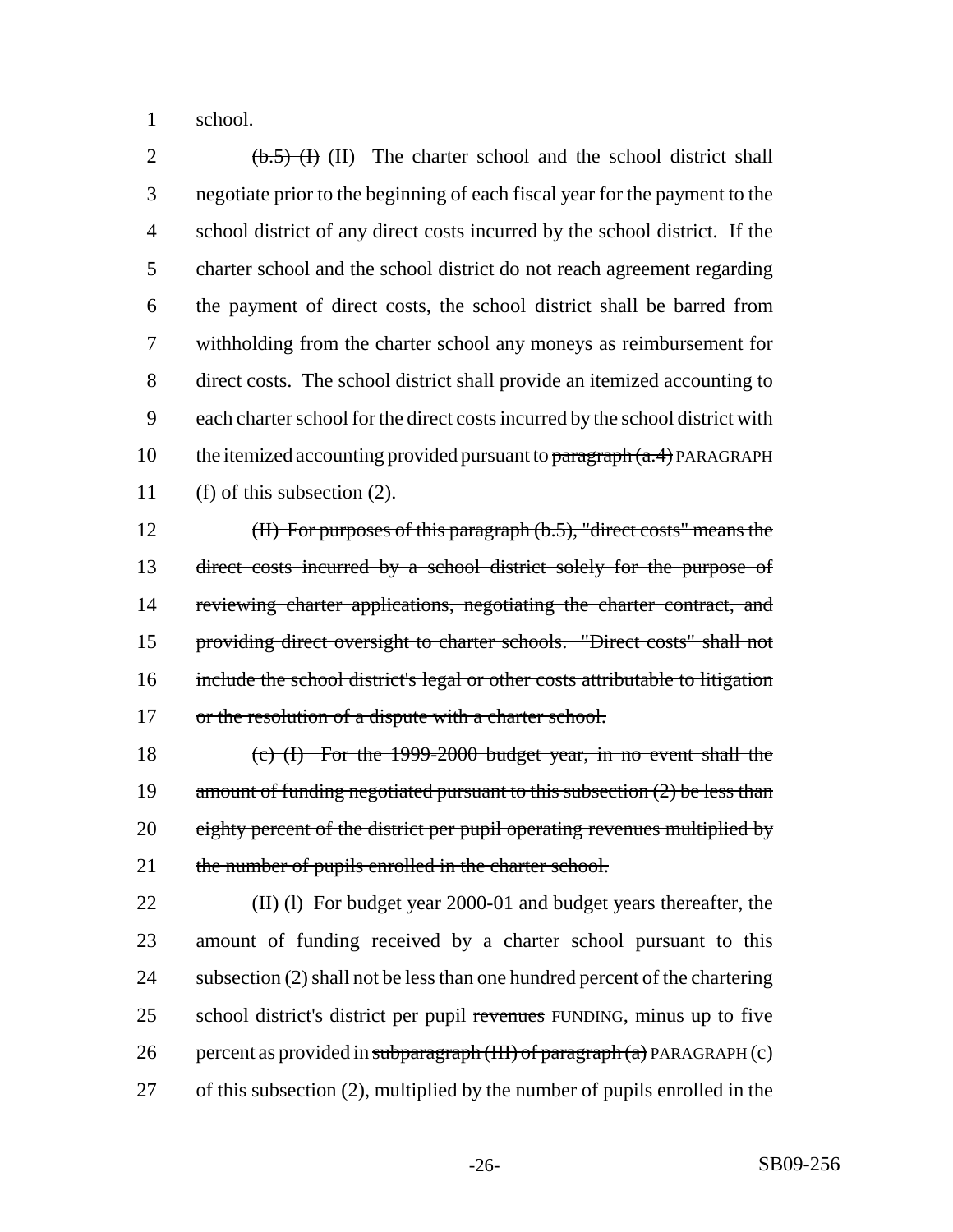1 charter school or as otherwise provided in paragraph  $(a,3)$  (e) of this 2 subsection (2) for any charter school chartered by a school district that 3 enrolls five hundred or fewer students.

4 (d) (Deleted by amendment, L. 2004, p. 1583, § 10, effective June 5  $3, 2004.$ 

 $\epsilon$  (e) (m) Fees collected from students enrolled at a charter school 7 shall be retained by such THE COLLECTING charter school.

 (3) (a) (II) For budget year 2000-01 and budget years thereafter, if the charter school and the school district have negotiated to allow the charter school to provide federally required educational services pursuant 11 to paragraph  $(a.8)$  PARAGRAPH (i) of subsection (2) of this section, the proportionate share of state and federal resources generated by students receiving such federally required educational services or staff serving them shall be directed by the school district or administrative unit to the charter school enrolling such students.

16 **SECTION 13.** 22-30.5-112.1 (1) (e), (2), (3), (4), and (6), 17 Colorado Revised Statutes, are amended to read:

18 **22-30.5-112.1. Charter schools - definitions - exclusive** 19 **jurisdiction districts - authorized on or after July 1, 2004 - financing.** 20 (1) As used in this section, unless the context otherwise requires:

21 (e) "Central administrative overhead costs" shall have the same 22 meaning as provided in section  $22-30.5-112$  (2)  $(a.5)$  (I) SECTION 23 22-30.5-112 (2) (g) (II).

24 (2) Notwithstanding the provisions of section  $22-30.5-112(2)$  (a) 25 to  $(2)$   $(a.5)$ ,  $(2)$   $(b)$ ,  $(2)$   $(b.5)$ , and  $(2)$   $(c)$ , the amount of funding to be 26 received by a district charter school SECTION 22-30.5-112 (2) (f) AND (2) 27 (k), the accounting of central administrative overhead costs between a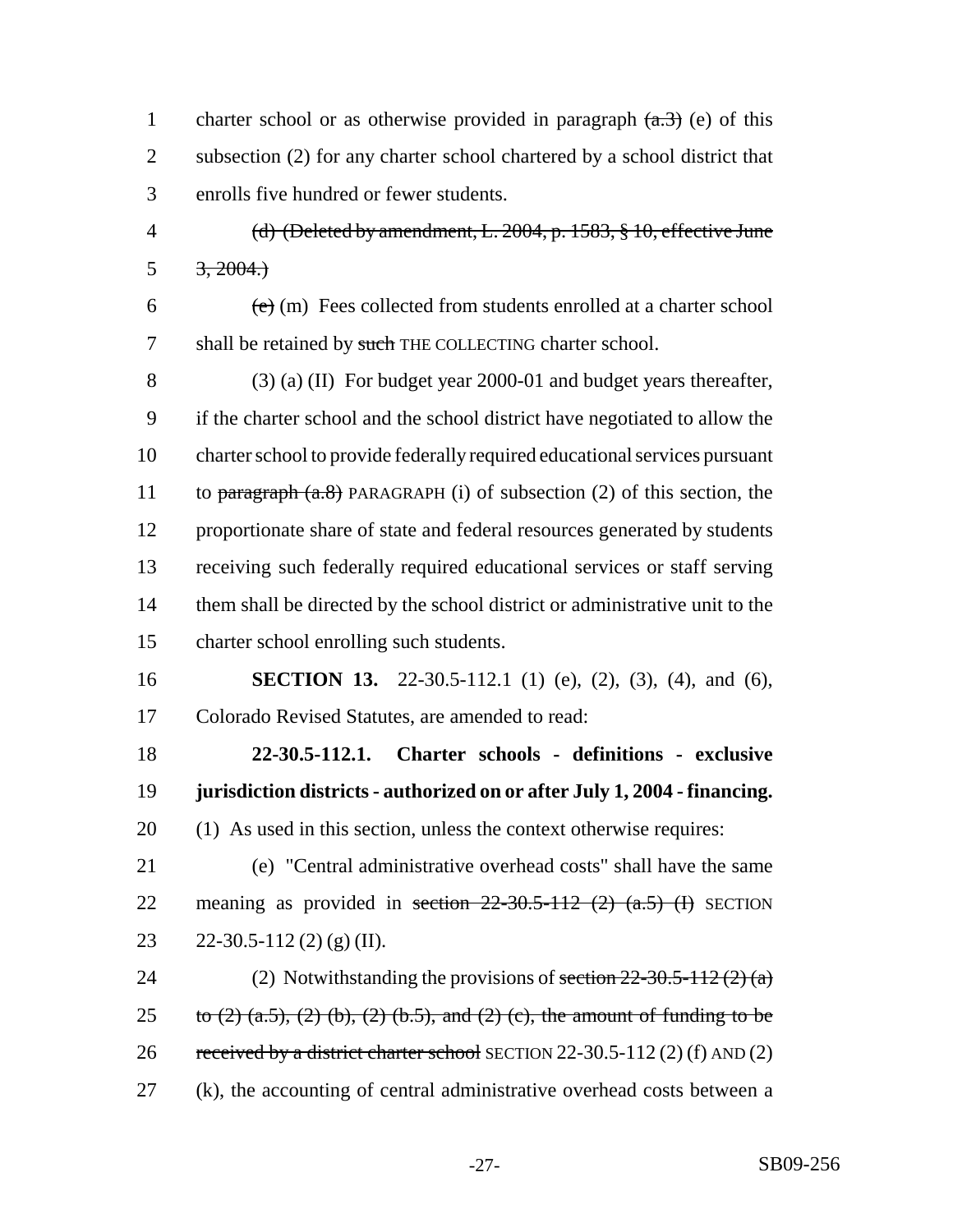district charter school and a qualifying school district and the direct purchase of district services by a district charter school from a qualifying school district shall be determined pursuant to the provisions of this 4 section.

5 (3) (a) For budget year  $2004-05$  and budget years thereafter, each 6 district charter school and the qualifying school district that approved the 7 charter shall negotiate funding under the charter contract. The district 8 charter school shall receive one hundred percent of the adjusted district 9 per pupil revenues for each pupil enrolled in the district charter school 10 who is not an on-line pupil and one hundred percent of the district per 11 pupil on-line funding for each on-line pupil enrolled in the district charter 12 school; except that the qualifying school district may choose to retain the 13 sum of the actual amount of the district charter school's per pupil share of 14 the central administrative overhead costs for services actually provided 15 to the district charter school, up to five percent of the adjusted district per 16 pupil revenues for each pupil who is not an on-line pupil enrolled in the 17 district charter school and up to five percent of the district per pupil 18 on-line funding for each on-line pupil enrolled in the district charter 19 school.

20 (b) Notwithstanding any provision of this subsection (3) to the 21 contrary, if a qualifying school district enrolls five hundred or fewer 22 students, the district charter school shall receive funding in the amount of 23 the greater of one hundred percent of the district per pupil on-line funding 24 for each on-line pupil enrolled in the district charter school plus one 25 hundred percent of the district per pupil revenues for each pupil who is 26 not an on-line pupil enrolled in the district charter school, minus the 27 actual amount of the district charter school's per pupil share of the central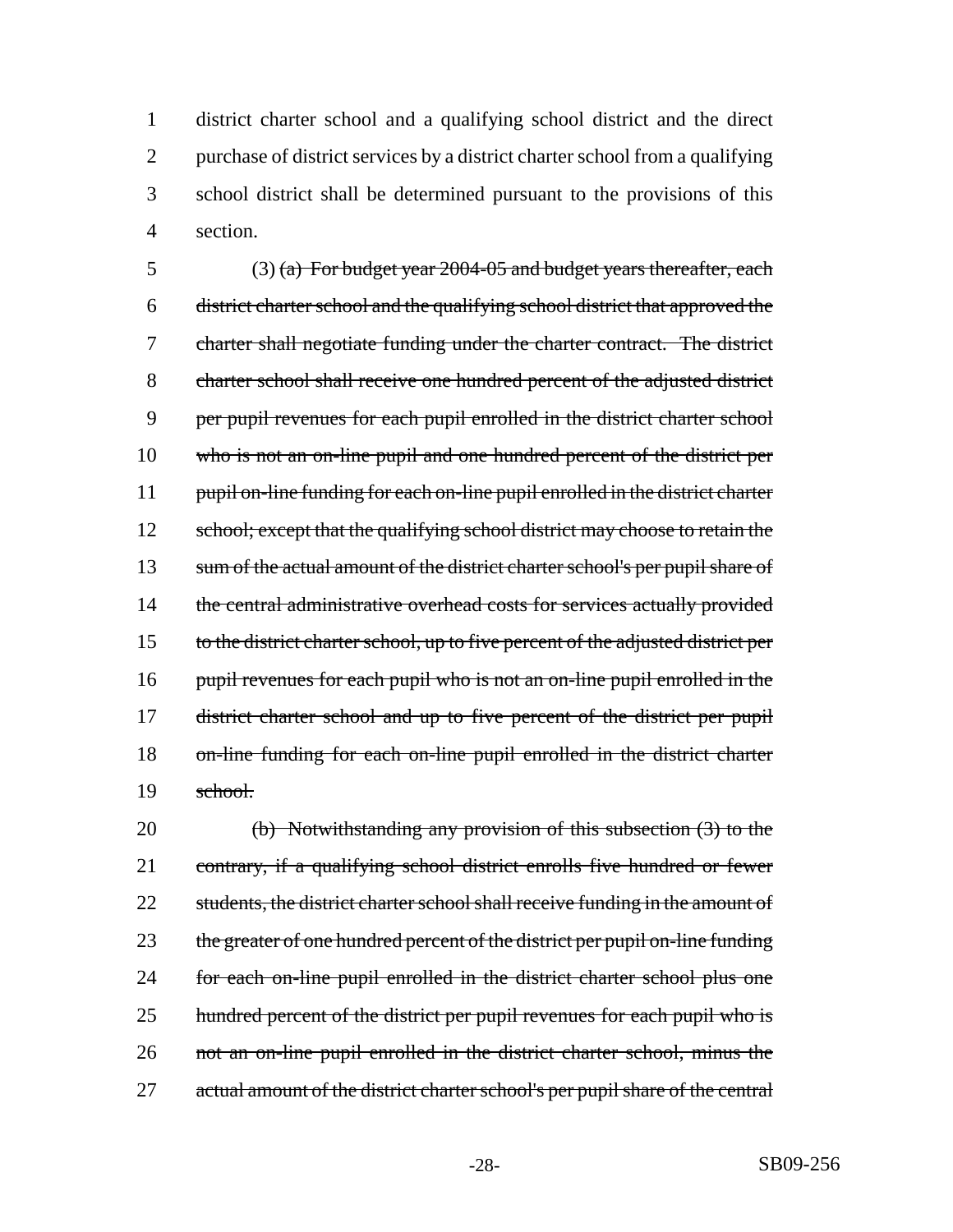1 administrative overhead costs incurred by the qualifying school district, 2 based on audited figures, or eighty-five percent of the district per pupil revenues for each pupil enrolled in the district charter school who is not an on-line pupil plus eighty-five percent of the district per pupil on-line funding for each on-line pupil enrolled in the district charter school.

 (4) Within ninety days after the end of each fiscal year, each qualifying school district shall provide to each district charter school authorized by the qualifying school district an itemized accounting of all its central administrative overhead costs. The actual central administrative overhead costs shall be the amount charged to the district charter school. Any difference, within the limitations specified in subsection (3) of this section SECTION 22-30.5-112 (2) (c) AND (2) (e), between the amount initially charged to the district charter school and the actual cost shall be reconciled and paid to the owed party.

 (6) Notwithstanding any other provision of this section to the 16 contrary and for the purposes of this section only, a school district in 17 which more than forty percent of the pupil enrollment consists of at-risk 18 pupils at the time a charter school's application is first approved shall be 19 deemed to have the same percentage of at-risk pupil enrollment for the 20 term of the charter contract. For purposes of renewal of the charter 21 contract, the percentage of at-risk pupils in the school district at the time 22 the renewal application is submitted shall be the percentage used for purposes of determining whether the school district is a qualifying school 24 district and subject to the provisions of this section.

 **SECTION 14.** Part 1 of article 30.5 of title 22, Colorado Revised Statutes, is amended BY THE ADDITION OF A NEW SECTION to read: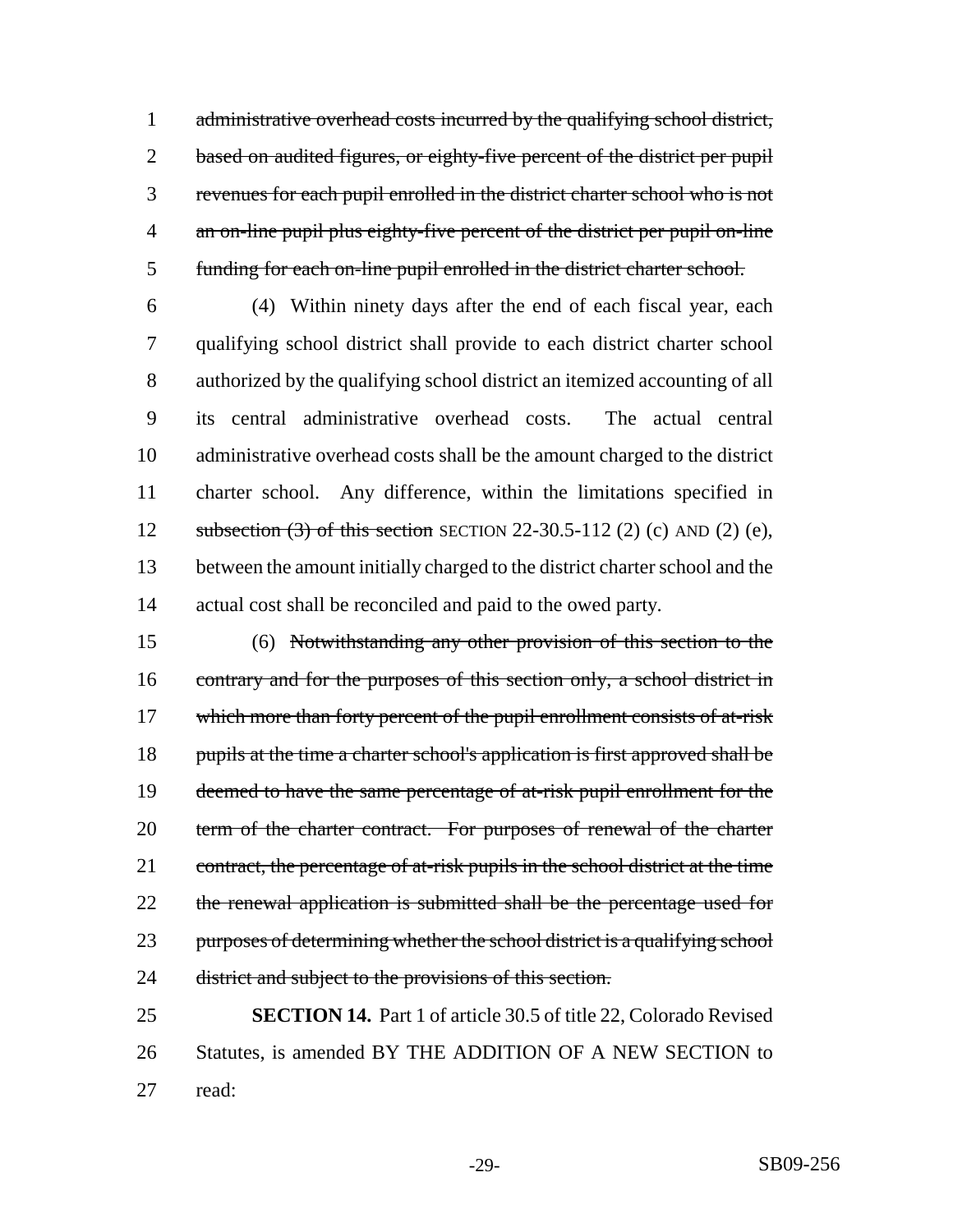**22-30.5-112.2. Hold-harmless at-risk pupil funding - definitions - repeal.** (1) FOR PURPOSES OF THIS SECTION, UNLESS THE CONTEXT OTHERWISE REQUIRES:

 (a) "AT-RISK FUNDING DIFFERENTIAL" MEANS THE DIFFERENCE BETWEEN THE DISTRICT'S PER-PUPIL AT-RISK DISTRIBUTION FUNDING MULTIPLIED BY THE NUMBER OF PUPILS WHO ARE NOT ON-LINE PUPILS ENROLLED IN THE CHARTER SCHOOL FOR THE APPLICABLE BUDGET YEAR AND ONE HUNDRED PERCENT OF THE DISTRICT'S PER PUPIL AT-RISK 9 FUNDING, AS DEFINED IN SECTION  $22-30.5-112(2)(g)(V)$ , MULTIPLIED BY 10 THE NUMBER OF AT-RISK PUPILS, AS DEFINED IN SECTION 22-30.5-112 (2) (g) (I), ENROLLED IN THE CHARTER SCHOOL FOR THE APPLICABLE BUDGET YEAR.

 (b) "PER PUPIL AT-RISK DISTRIBUTION FUNDING" MEANS THE AMOUNT OF AT-RISK FUNDING, AS DETERMINED PURSUANT TO SECTION 15 22-54-104 (4), RECEIVED BY A SCHOOL DISTRICT FOR THE 2008-09 BUDGET YEAR DIVIDED BY THE DISTRICT'S FUNDED PUPIL COUNT, AS DEFINED IN SECTION 22-54-103 (7), FOR THE 2008-09 BUDGET YEAR.

 (2) FOR THE 2009-10 BUDGET YEAR, AND FOR EACH BUDGET YEAR THEREAFTER THROUGH THE 2012-13 BUDGET YEAR, A CHARTER SCHOOL THAT RECEIVED DISTRICT PER PUPIL REVENUES, AS DEFINED IN SECTION 22-54-103 (9.3), CALCULATED PURSUANT TO SECTION 22-30.5-112 FOR THE 2008-09 BUDGET YEAR SHALL RECEIVE HOLD-HARMLESS AT-RISK PUPIL FUNDING IN ADDITION TO THE FUNDING CALCULATED PURSUANT TO 24 SECTION 22-30.5-112. FOR EACH BUDGET YEAR, THE DEPARTMENT SHALL CALCULATE THE AMOUNT OF A CHARTER SCHOOL'S HOLD-HARMLESS AT-RISK PUPIL FUNDING AS FOLLOWS:

- 
- (a) FOR THE 2009-10 BUDGET YEAR, ONE HUNDRED PERCENT OF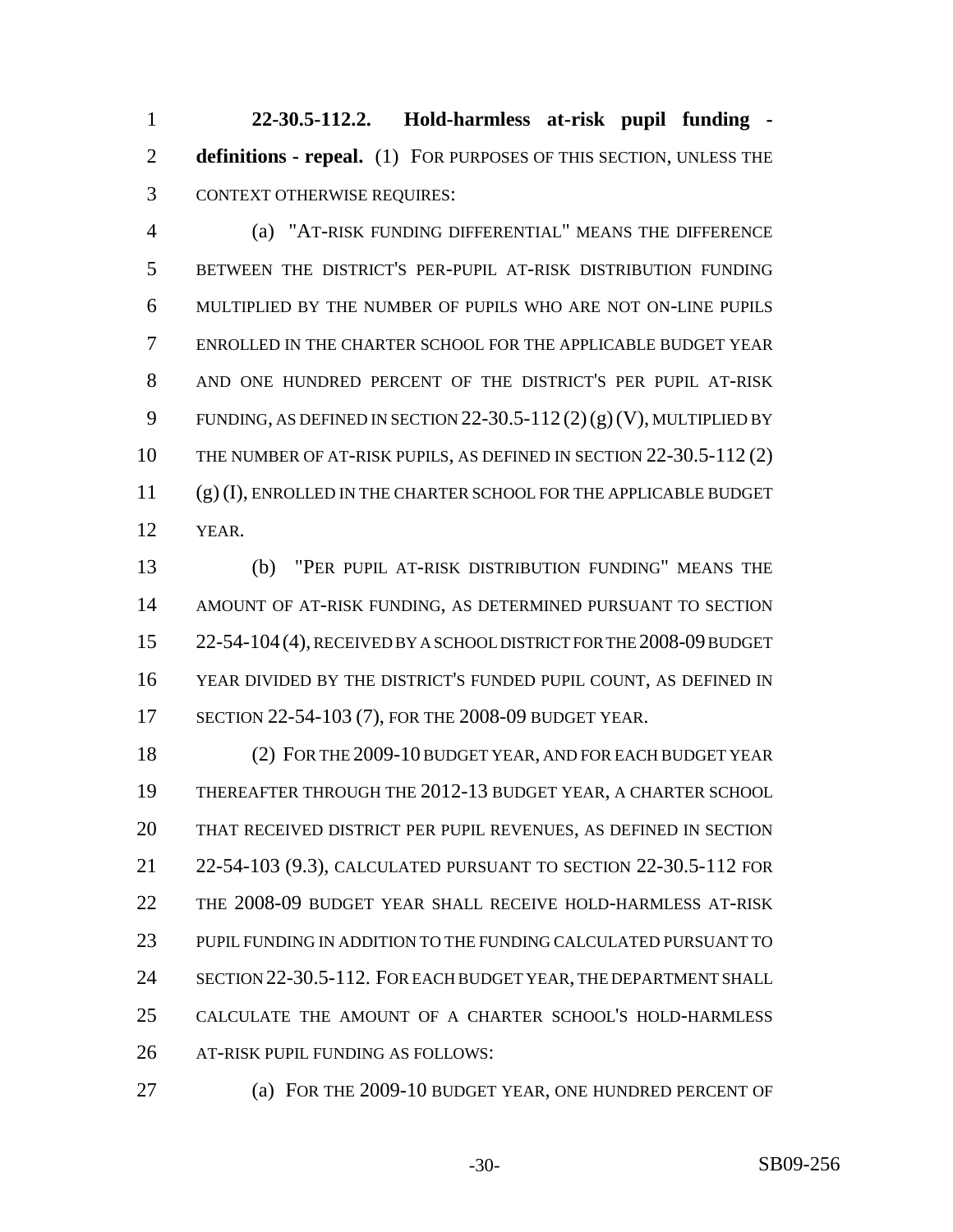THE CHARTER SCHOOL'S AT-RISK FUNDING DIFFERENTIAL;

 (b) FOR THE 2010-11 BUDGET YEAR, SEVENTY-FIVE PERCENT OF THE CHARTER SCHOOL'S AT-RISK FUNDING DIFFERENTIAL;

 (c) FOR THE 2011-12 BUDGET YEAR, FIFTY PERCENT OF THE CHARTER SCHOOL'S AT-RISK FUNDING DIFFERENTIAL; AND

 (d) FOR THE 2012-13 BUDGET YEAR, TWENTY-FIVE PERCENT OF THE CHARTER SCHOOL'S AT-RISK FUNDING DIFFERENTIAL.

 (3) FOR EACH OF THE 2009-10 THROUGH 2012-13 BUDGET YEARS, THE GENERAL ASSEMBLY SHALL APPROPRIATE TO THE DEPARTMENT THE AMOUNT REQUIRED FOR THE HOLD-HARMLESS AT-RISK FUNDING PURSUANT TO THIS SECTION. THE DEPARTMENT SHALL ALLOCATE TO THE APPROPRIATE SCHOOL DISTRICT THE AMOUNT OF HOLD-HARMLESS AT-RISK FUNDING DUE TO A CHARTER SCHOOL OF THE SCHOOL DISTRICT PURSUANT TO THIS SECTION. THE SCHOOL DISTRICT SHALL TRANSFER TO THE APPROPRIATE CHARTER SCHOOL THE ENTIRE AMOUNT OF THE HOLD-HARMLESS AT-RISK FUNDING RECEIVED FOR THE CHARTER SCHOOL.

#### (4) THIS SECTION IS REPEALED, EFFECTIVE JULY 1, 2013.

 **SECTION 15.** 22-30.5-505 (3) (d) and (3) (e), Colorado Revised Statutes, are amended, and the said 22-30.5-505 (3) is further amended 20 BY THE ADDITION OF A NEW PARAGRAPH, to read:

 **22-30.5-505. State charter school institute - institute board - appointment - powers and duties - rules.** (3) The mission of the institute board shall be to foster high-quality public school choices offered through institute charter schools, including particularly schools that are focused on closing the achievement gap for at-risk students. In discharging its duties pursuant to this part 5, the institute shall:

(d) Measure the academic success of each institute charter school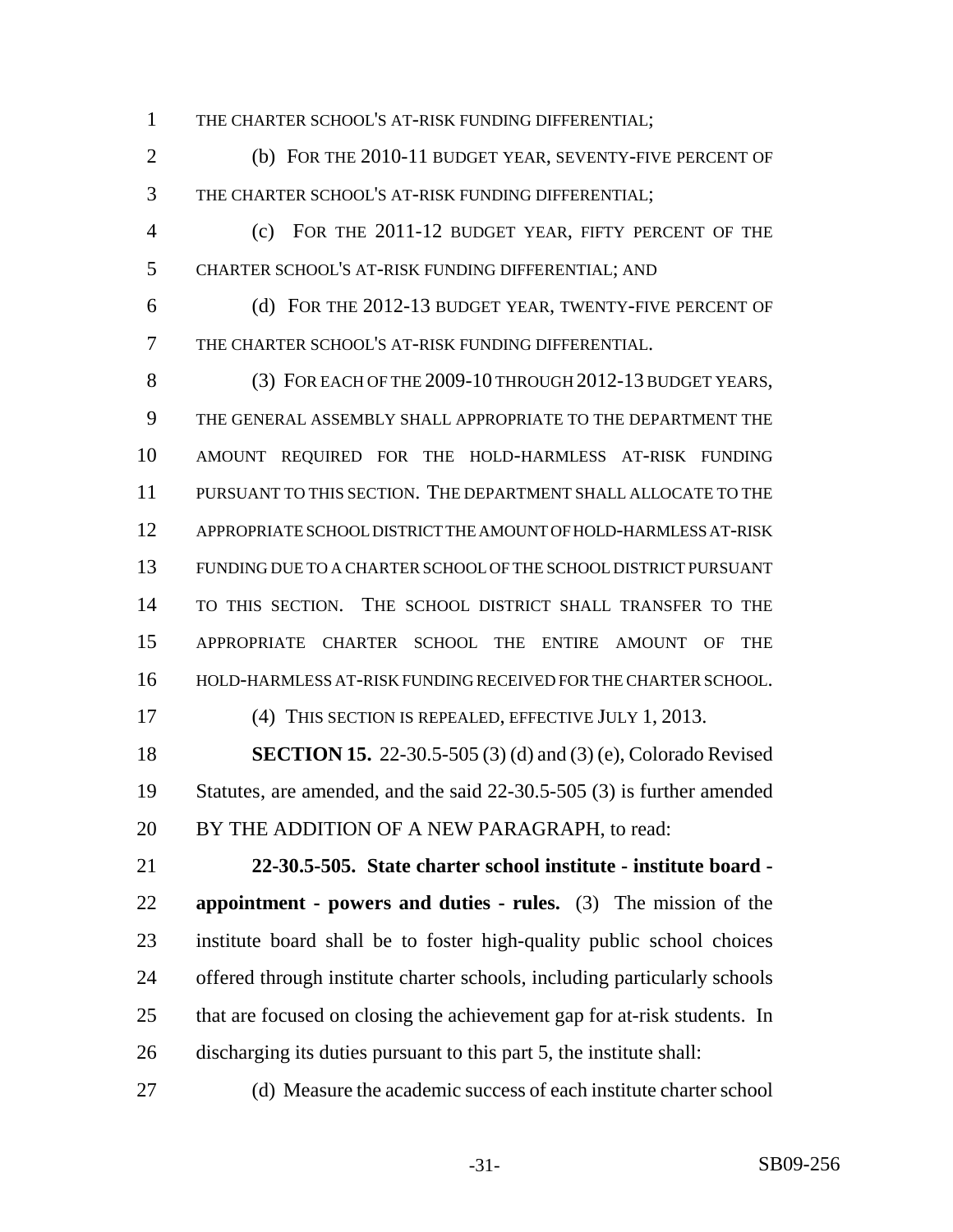1 through performance-based means and not process-based means; and

 (e) Provide the opportunity for a student enrolled in an institute charter school to develop a plan for academic remediation upon the request of the student's parent or legal guardian; AND

 (f) ENSURE THAT EACH STUDENT WHO ENROLLS IN THE NINTH GRADE IN AN INSTITUTE CHARTER SCHOOL, ON THE DAY OF ENROLLMENT, IS REGISTERED WITH THE ON-LINE COLLEGE PLANNING AND PREPARATION RESOURCE OPERATED AS A DIVISION WITHIN THE DEPARTMENT OF HIGHER EDUCATION AND COMMONLY REFERRED TO AS "COLLEGE IN COLORADO". THE INSTITUTE, THE DEPARTMENT, AND THE DEPARTMENT OF HIGHER EDUCATION SHALL COLLABORATE TO MONITOR THE IMPLEMENTATION OF THIS PARAGRAPH (f).

 **SECTION 16.** 22-30.5-508 (5), Colorado Revised Statutes, is amended to read:

 **22-30.5-508. Institute charter schools - contract contents - regulations.** (5) Any term included in a charter contract that would 17 require an institute charter school to waive or otherwise forego FORGO receipt of any amount of operational or capital construction funds provided to the institute charter school pursuant to the provisions of this 20 part 5 or pursuant to any other provision of law is hereby declared null and void as against public policy and is unenforceable. IN NO EVENT 22 SHALL THIS SUBSECTION (5) BE CONSTRUED TO PROHIBIT ANY INSTITUTE CHARTER SCHOOL FROM CONTRACTING WITH THE INSTITUTE FOR THE PURCHASE OF SERVICES, INCLUDING BUT NOT LIMITED TO THE PURCHASE OF EDUCATIONAL SERVICES.

**SECTION 17.** 22-30.5-513 (1) (b), (1) (c), (1) (d), (1) (g), (1) (j), (2) (b), (3) (b), and (4) (a), Colorado Revised Statutes, are amended, and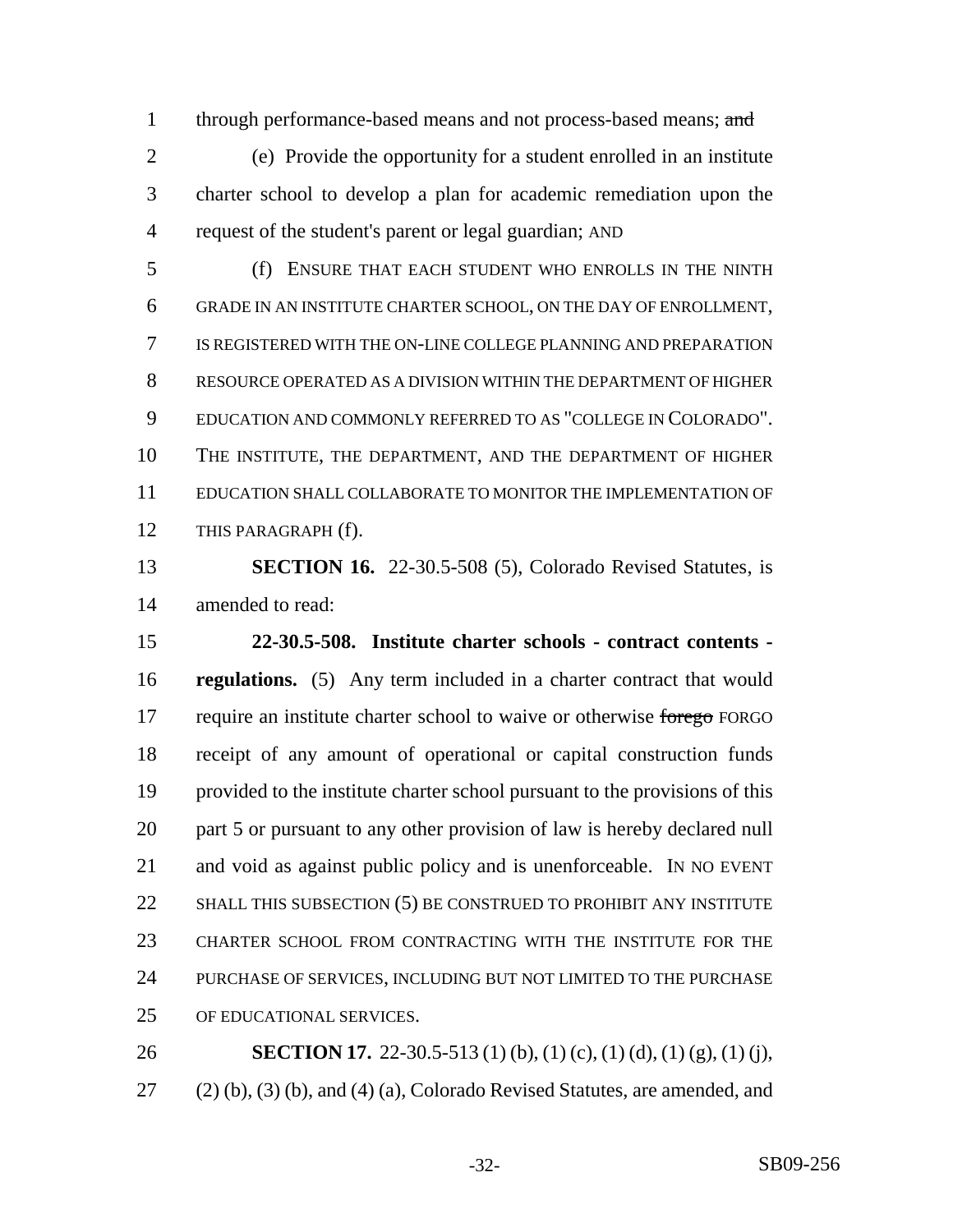1 the said 22-30.5-513 (1) is further amended BY THE ADDITION OF A NEW PARAGRAPH, to read:

# **22-30.5-513. Institute charter schools - definitions - funding.**

(1) As used in this section, unless the context otherwise requires:

 (b) "Accounting district's adjusted per pupil revenues" means the accounting district's per pupil funding plus the accounting district's at-risk 7 per pupil funding.

 (c) "Accounting district's at-risk funding" means the amount of funding for at-risk pupils in the accounting district determined in accordance with the formulas described in section 22-54-104 (4).

 (d) "Accounting district's at-risk per pupil funding" means the 12 amount of funding determined in accordance with the following formula: (The accounting district's at-risk funding divided by the

14 accounting district's funded pupil count) x (the institute charter school's percentage of at-risk pupils divided by the

**accounting district's percentage of at-risk pupils**)

 (e.5) "ACCOUNTING DISTRICT'S PER PUPIL AT-RISK FUNDING" MEANS THE AMOUNT OF FUNDING FOR AT-RISK PUPILS IN THE ACCOUNTING DISTRICT, INCLUDING ANY AT-RISK PUPILS ENROLLED IN AN INSTITUTE CHARTER SCHOOL LOCATED IN THE ACCOUNTING DISTRICT, DETERMINED 21 IN ACCORDANCE WITH THE FORMULAS DESCRIBED IN SECTION 22-54-104 22 (4) FOR THE APPLICABLE BUDGET YEAR DIVIDED BY THE NUMBER OF AT-RISK PUPILS ENROLLED IN THE ACCOUNTING DISTRICT, INCLUDING ANY AT-RISK PUPILS ENROLLED IN AN INSTITUTE CHARTER SCHOOL LOCATED IN THE ACCOUNTING DISTRICT, FOR THE APPLICABLE BUDGET YEAR.

 (g) "Accounting district's per pupil on-line funding" means THE ACCOUNTING DISTRICT'S on-line funding, as specified in section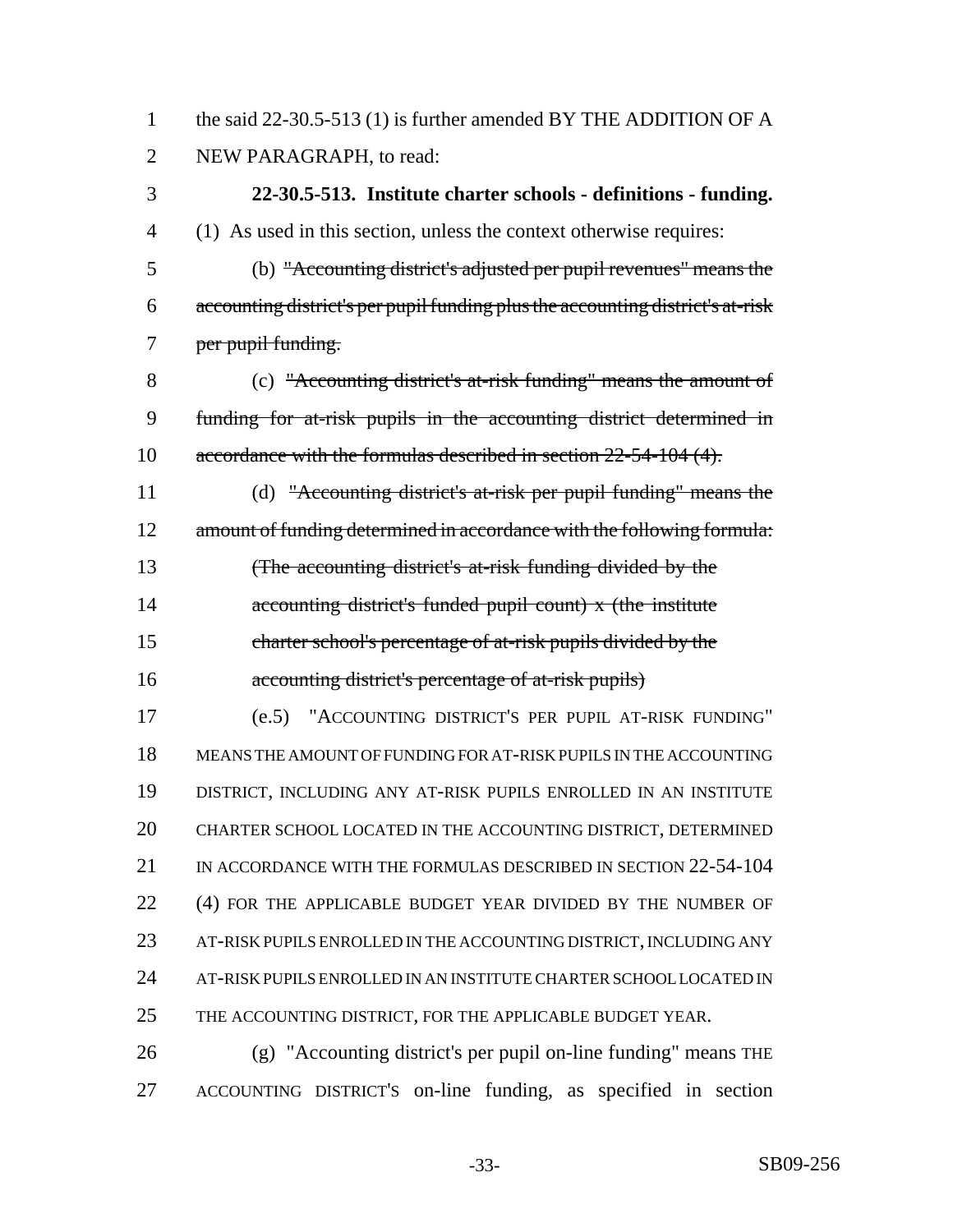1 22-54-104 (4.5), for any THE APPLICABLE budget year divided by the on-line pupil enrollment OF THE ACCOUNTING DISTRICT, INCLUDING ANY ON-LINE PUPILS ENROLLED IN AN INSTITUTE CHARTER SCHOOL LOCATED IN THE ACCOUNTING DISTRICT, FOR THE APPLICABLE BUDGET YEAR.

(j) "On-line pupil enrollment" means:

 (I) For the 2007-08 budget year, the number of pupils, on October 7 1 within the applicable budget year or the school day nearest said date, enrolled in, attending, and actively participating in an on-line program 9 created pursuant to article 30.7 of this title by the institute charter school, 10 which pupils meet the requirements specified in section 22-30.7-107 (1) 11 (a) or are exempt pursuant to rules adopted by the state board pursuant to 12 section  $22-30.7-107$  (1) (c).

 (II) For the 2008-09 budget year, and for budget years thereafter, the number of pupils, on October 1 within the applicable budget year or the school day nearest said date, enrolled in, attending, and actively participating in a multi-district program, as defined in section 22-30.7-102 (6), created pursuant to article 30.7 of this title by the ACCOUNTING DISTRICT OR BY AN institute charter school LOCATED WITHIN THE ACCOUNTING DISTRICT.

 (2) (b) (I) For budget year 2004-05 and budget years thereafter, each institute charter school and the institute shall negotiate funding under the charter contract at a minimum of:

 (A) Ninety-five percent of the institute charter school's accounting 24 district's adjusted per pupil revenues PER PUPIL FUNDING for each pupil enrolled in the institute charter school who is not an on-line pupil;

 (B) ONE HUNDRED PERCENT OF THE INSTITUTE CHARTER SCHOOL'S ACCOUNTING DISTRICT'S PER PUPIL AT-RISK FUNDING FOR EACH AT-RISK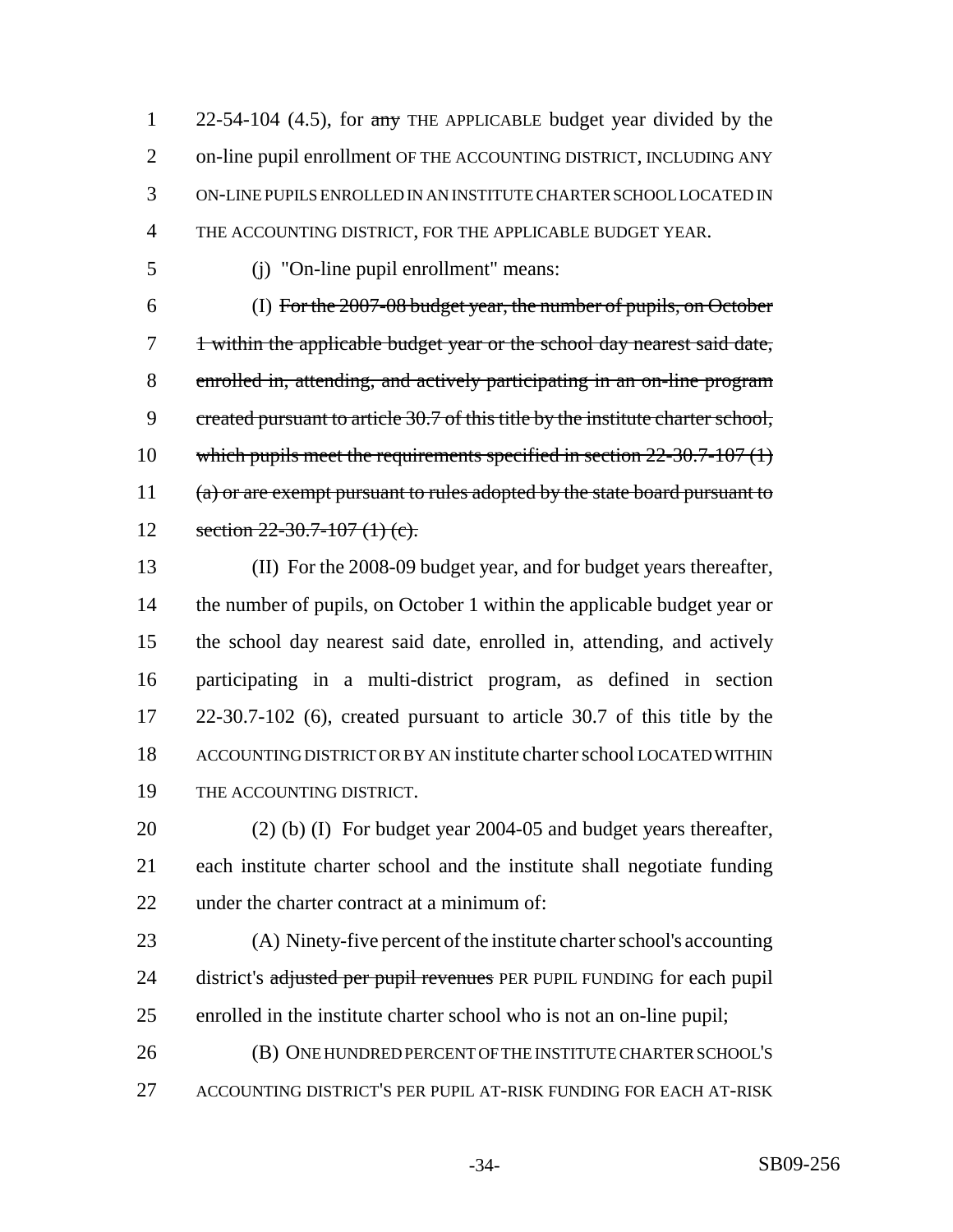PUPIL ENROLLED IN THE INSTITUTE CHARTER SCHOOL;

 (C) ONE HUNDRED PERCENT OF ANY CENTERS OF EXCELLENCE FUNDING THAT IS CALCULATED PURSUANT TO SECTION 22-54-104 (4.3) BASED ON THE PERFORMANCE OF PUPILS ENROLLED IN THE INSTITUTE CHARTER SCHOOL; and

 (D) Ninety-five percent of the institute charter school's accounting district's per pupil on-line funding for each on-line pupil enrolled in the institute charter school.

 (II) The institute may retain the actual amount of the institute charter school's per pupil share of the administrative overhead costs for services actually provided to the institute charter school; except that the institute may retain no more than the actual cost of the administrative overhead costs not to exceed three percent of the accounting district's 14 adjusted per pupil revenues PER PUPIL FUNDING for each pupil, who is not an on-line pupil, enrolled in the institute charter school and three percent of the accounting district's per pupil on-line funding for each on-line pupil enrolled in the institute charter school.

 (3) (b) For purposes of the "Public School Finance Act of 1994", article 54 of this title, the department shall add the pupils enrolled in an institute charter school to the funded pupil count, THE AT-RISK PUPIL COUNT, and the on-line pupil enrollment of the institute charter school's accounting district.

 (4) (a) (I) For each institute charter school, the department shall withhold from the state equalization payments of the institute charter school's accounting district an amount equal to:

26 (A) One hundred percent of the accounting district's adjusted per 27 pupil revenues PER PUPIL FUNDING multiplied by the number of pupils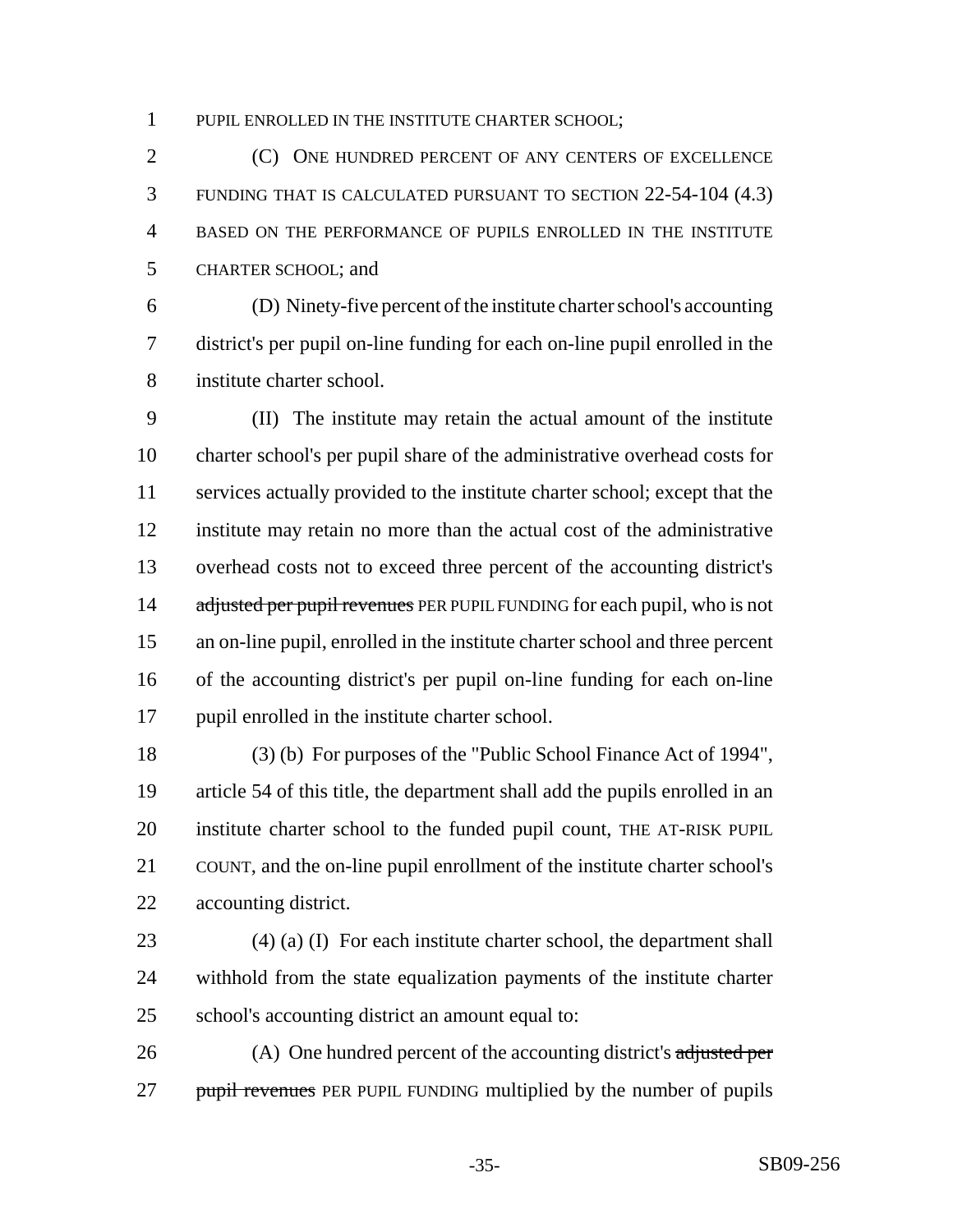enrolled in the institute charter school who are not on-line pupils; PLUS (B) ONE HUNDRED PERCENT OF THE ACCOUNTING DISTRICT'S PER PUPIL AT-RISK FUNDING MULTIPLIED BY THE NUMBER OF AT-RISK PUPILS ENROLLED IN THE INSTITUTE CHARTER SCHOOL; PLUS

 (C) ONE HUNDRED PERCENT OF ANY OF THE ACCOUNTING DISTRICT'S CENTERS OF EXCELLENCE FUNDING THAT IS CALCULATED PURSUANT TO SECTION 22-54-104 (4.3) BASED ON THE PERFORMANCE OF 8 PUPILS ENROLLED IN THE INSTITUTE CHARTER SCHOOL; plus an amount 9 equal to

 (D) One hundred percent of the accounting district's per pupil on-line funding multiplied by the number of on-line pupils enrolled in the institute charter school.

 (I.5) The department shall forward to the institute the amount withheld minus an amount not to exceed two percent of the amount withheld PURSUANT TO SUB-SUBPARAGRAPHS (A) AND (D) OF SUBPARAGRAPH (I) OF THIS PARAGRAPH (a) that may be retained by the department as reimbursement for the reasonable and necessary costs to the department to implement the provisions of this part 5. The institute 19 shall forward to each institute charter school an amount equal to the institute charter school's pupil enrollment multiplied by the accounting district's adjusted per pupil revenues of the institute charter school's 22 accounting district, minus the amount of the actual costs incurred by the institute in providing necessary administration, oversight, and 24 management services to the institute charter school, not to exceed three 25 percent of the amount withheld, and THE AMOUNT NEGOTIATED PURSUANT TO PARAGRAPH (b) OF SUBSECTION (2) OF THIS SECTION minus the amount agreed to in the institute charter contract for any additional services, as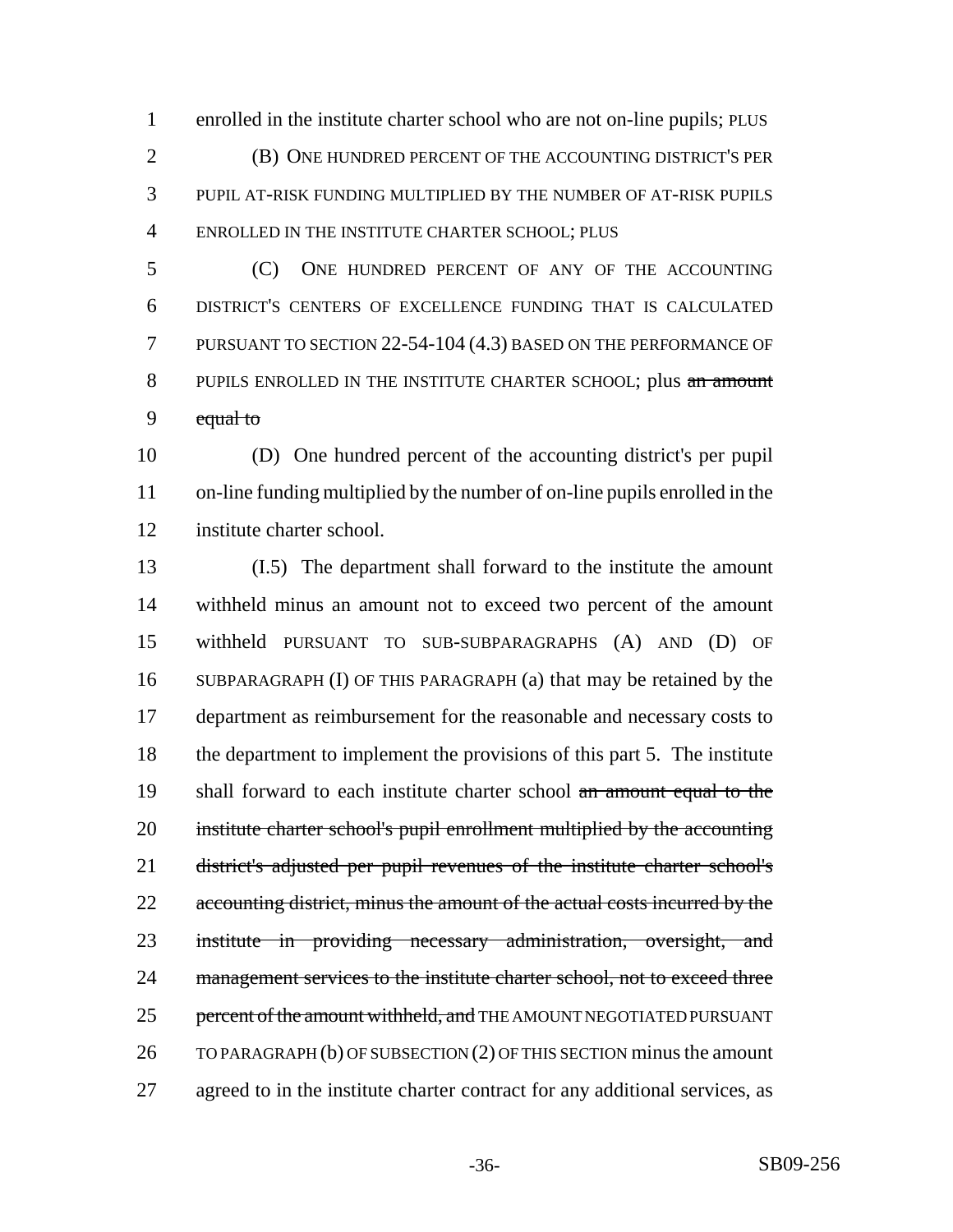provided in paragraph (b) of this subsection (4).

(II) Repealed.

 **SECTION 18.** 22-30.5-514, Colorado Revised Statutes, is amended to read:

 **22-30.5-514. Institute charter school - capital reserve, risk management, and instructional purposes.** (1) For the 2004-05 budget 7 year and budget years thereafter THROUGH THE 2008-09 BUDGET YEAR, each institute charter school shall annually allocate the minimum per pupil dollar amount specified in section 22-54-105 (2) (b), multiplied by the number of students enrolled in the institute charter school who are not students enrolled in an on-line program, as defined in section 22-30.7-102 (9), to a fund created by the institute charter school for capital reserve purposes, as set forth in section 22-45-103 (1) (c) and (1) (e), or solely for the management of risk-related activities, as identified in section 24-10-115, C.R.S., and article 13 of title 29, C.R.S., or among such allowable funds. Said moneys shall be used for the purposes set forth in 17 section 22-45-103 (1) (c) and (1) (e) and may not be expended by the institute charter school for any other purpose. ANY MONEYS REMAINING IN SUCH FUND THAT HAVE NOT BEEN EXPENDED PRIOR TO THE 2009-10 BUDGET YEAR SHALL BE BUDGETED FOR THE PURPOSES SET FORTH IN SECTION 22-45-103 (1) (c) AND (1) (e) IN THE 2009-10 BUDGET YEAR OR 22 ANY BUDGET YEAR THEREAFTER.

23 (2) For the 2004-05 budget year and budget years thereafter THROUGH THE 2008-09 BUDGET YEAR, each institute charter school shall annually allocate the minimum per pupil dollar amount specified in 26 section 22-54-105 (1) (b), multiplied by the number of students enrolled in the institute charter school who are not students enrolled in an on-line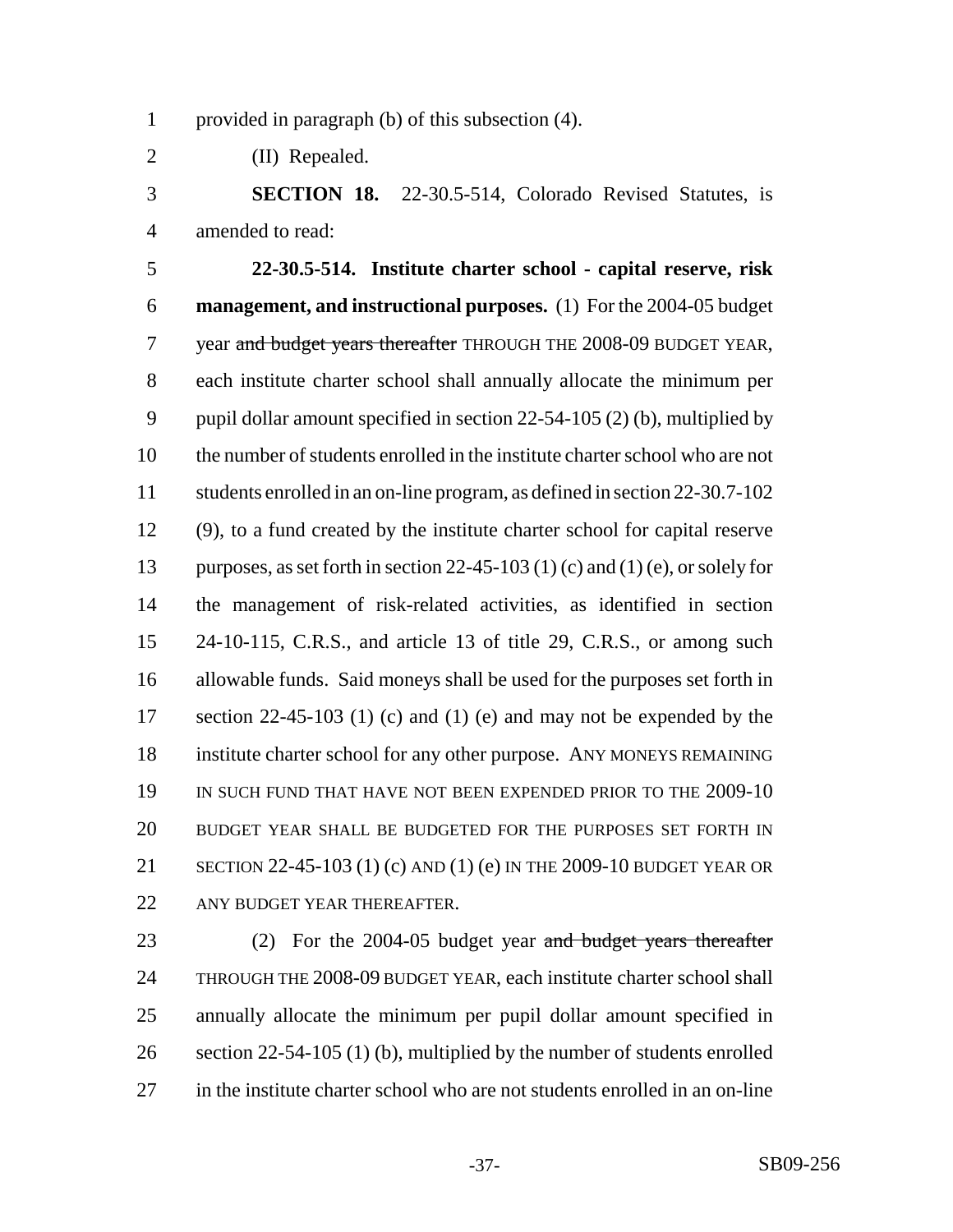program, as defined in section 22-30.7-102 (9), to accounts created by the institute charter school for instructional supplies and materials, instructional capital outlays, or other instructional purposes, as set forth 4 in section 22-45-103 (1) (a) (II), or among such accounts. Moneys may be transferred among the three accounts. The moneys in the accounts shall be used for the purposes set forth in section 22-45-103 (1) (a) (II) and may not be expended by the institute charter school for any other purpose. Any moneys in the accounts that are not projected to be expended during a budget year shall be budgeted for the purposes set 10 forth in section 22-45-103 (1) (a) (II) in the next budget year. Nothing in 11 this subsection (2) shall be construed to require that interest on moneys 12 in the accounts be specifically allocated to the accounts. ANY MONEYS REMAINING IN ANY SUCH ACCOUNT THAT HAVE NOT BEEN EXPENDED PRIOR TO THE 2009-10 BUDGET YEAR SHALL BE BUDGETED FOR THE PURPOSES 15 SET FORTH IN SECTION 22-45-103(1)(a)(II) IN THE 2009-10 BUDGET YEAR OR ANY BUDGET YEAR THEREAFTER.

 **SECTION 19.** 22-32-109 (1), Colorado Revised Statutes, is amended BY THE ADDITION OF A NEW PARAGRAPH to read:

 **22-32-109. Board of education - specific duties.** (1) In addition to any other duty required to be performed by law, each board of education shall have and perform the following specific duties:

22 (mm) TO ENSURE THAT EACH STUDENT WHO ENROLLS IN THE NINTH GRADE IN A PUBLIC SCHOOL OF THE SCHOOL DISTRICT, INCLUDING 24 BUT NOT LIMITED TO A DISTRICT CHARTER SCHOOL, ON THE DAY OF ENROLLMENT IS REGISTERED WITH THE ON-LINE COLLEGE PLANNING AND PREPARATION RESOURCE OPERATED AS A DIVISION WITHIN THE DEPARTMENT OF HIGHER EDUCATION AND COMMONLY REFERRED TO AS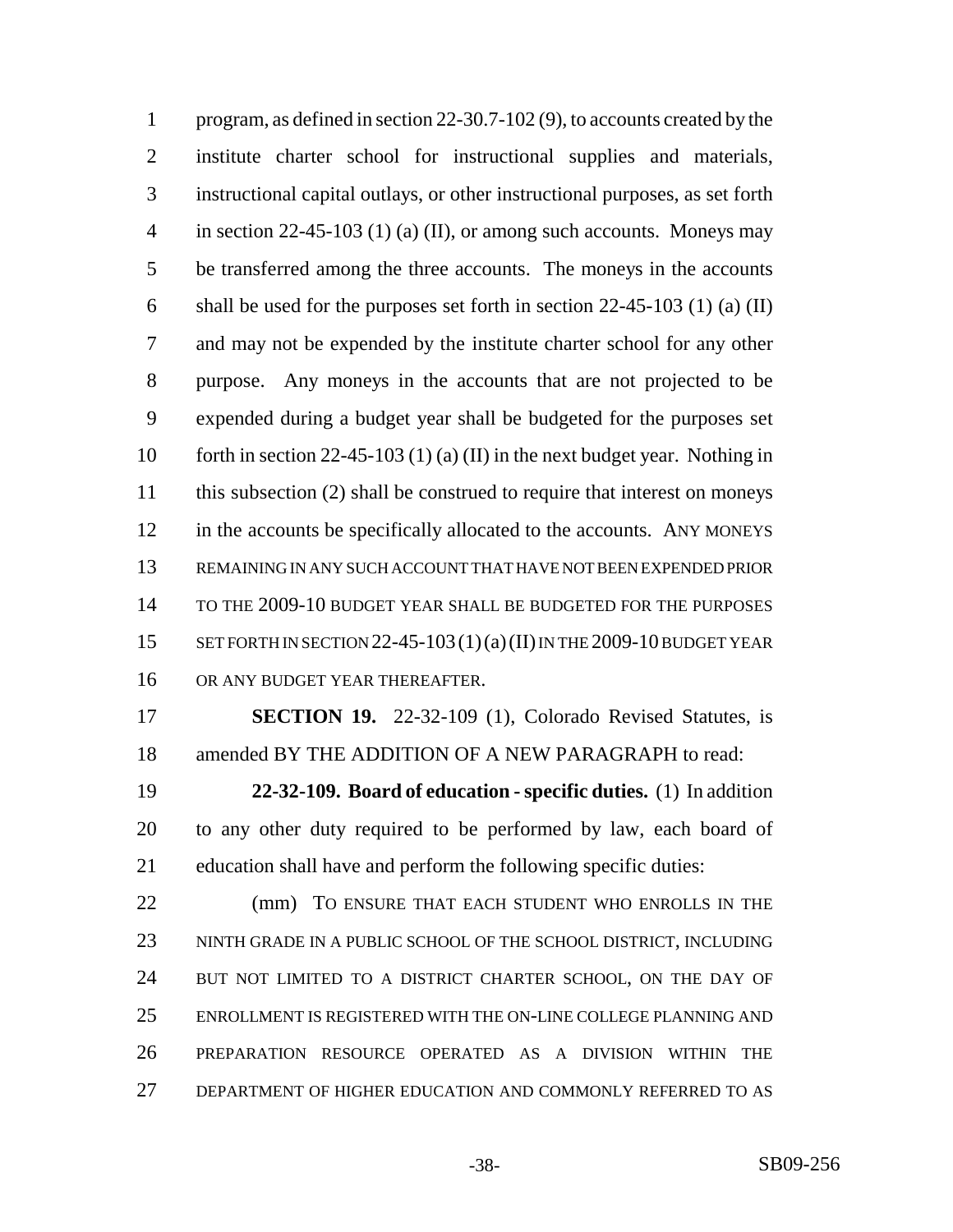"COLLEGE IN COLORADO". THE SCHOOL DISTRICT, THE DEPARTMENT OF EDUCATION, AND THE DEPARTMENT OF HIGHER EDUCATION SHALL COLLABORATE TO MONITOR THE IMPLEMENTATION OF THIS PARAGRAPH (mm).

 **SECTION 20.** 22-30.5-504 (5) (a) (II) (D), Colorado Revised Statutes, is amended to read:

 **22-30.5-504. Institute chartering authority - institute charter schools - exclusive authority - retention - recovery - revocation.** (5) (a) The state board shall grant to a local board of education exclusive authority to authorize charter schools within the geographic boundaries of the school district if the state board determines, after adequate notice and in a public hearing and after receiving input from any charter schools authorized by the local board of education, that the local board can show a recent pattern of providing fair and equitable treatment to its charter schools through the local board's demonstration of:

(II) Any combination of the following:

 (D) The provision of adequate staff and other resources to serve charter schools authorized by the local board, which services are provided by the school district at a cost to the charter schools that does not exceed their actual cost to the school district, or, in the case of federally required 21 educational services, the amount specified in section  $22-30.5-112(2)(a.8)$ SECTION 22-30.5-112 (2) (i);

 **SECTION 21.** 22-33-203 (2) (d), Colorado Revised Statutes, is amended to read:

 **22-33-203. Educational alternatives for expelled students.** (2) (d) If an expelled student is receiving educational services delivered by a school district other than the expelling school district, by a charter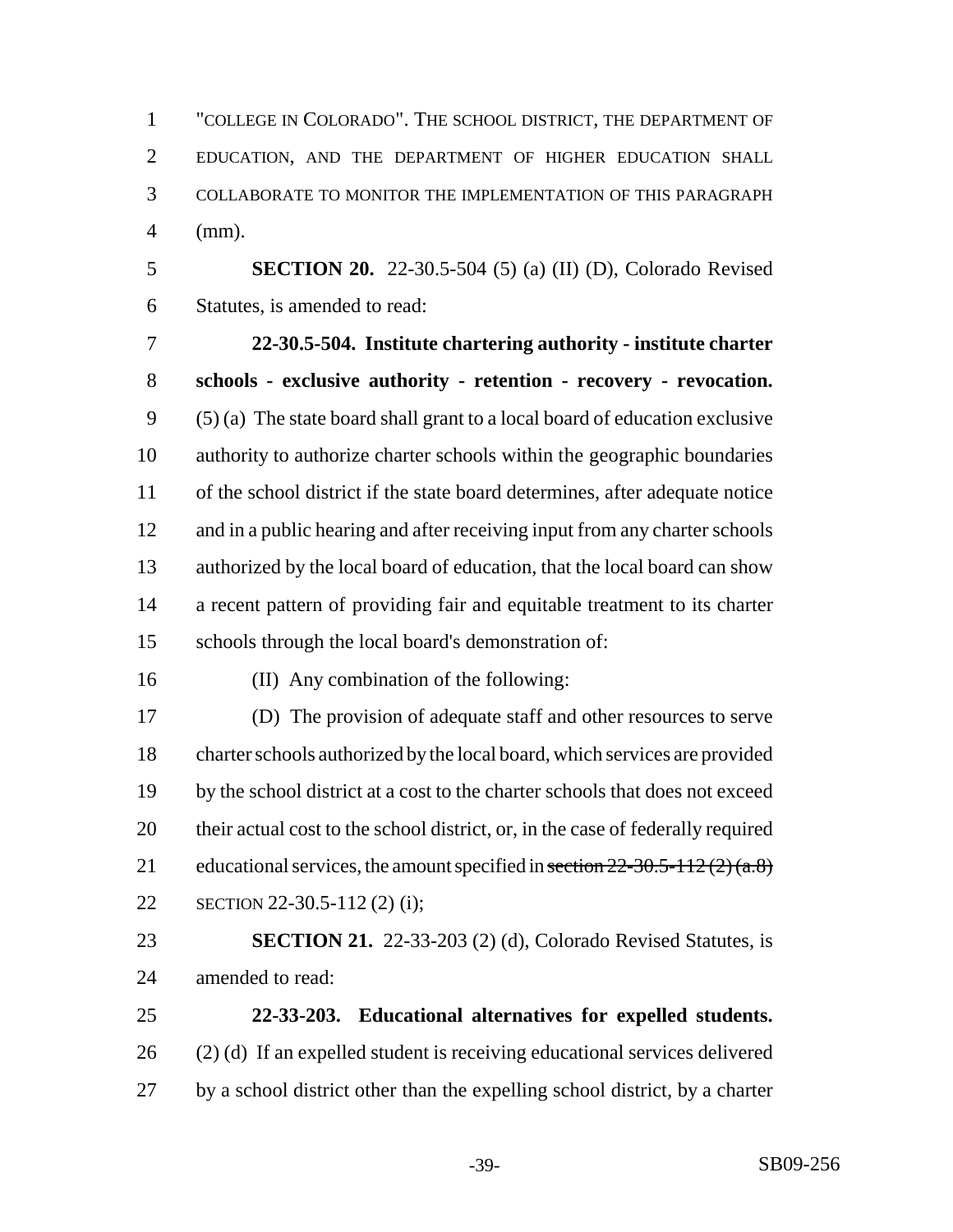school in a school district other than the expelling school district, by a 2 board of cooperative services, by a nonpublic, nonparochial school, or by a pilot school pursuant to an agreement entered into pursuant to subparagraph (I) of paragraph (c) of this subsection (2), the expelling school district shall transfer ninety-five percent of the district per pupil 6 revenues FUNDING, as defined in section  $22-30.5-112$  (2) (a.5) (II) SECTION 22-30.5-112 (2) (g) (VI), to the school district, charter school, nonpublic, nonparochial school, board of cooperative services, or pilot school that is providing educational services, reduced in proportion to the amount of time remaining in the school year at the time the student begins receiving educational services.

 **SECTION 22.** 22-54-124 (1) (e), Colorado Revised Statutes, is amended to read:

 **22-54-124. State aid for charter schools - use of state education fund moneys - definitions.** (1) As used in this section:

 (e) "Operating revenues" means the total amount of funding that a district charter school receives from a district for a budget year pursuant to section 22-30.5-112 minus the amounts required by section 19 22-30.5-112 (2) (a.7) SECTION 22-30.5-112 (2) (h) to be allocated for capital reserve purposes or the management of risk-related activities. For purposes of an institute charter school, "operating revenues" means the 22 total amount of funding that the institute charter school receives from the state charter school institute for a budget year pursuant to section 22-30.5-513, minus the amounts required by section 22-30.5-514 (1), to be allocated for capital reserve purposes or the management of risk-related activities.

**SECTION 23. Safety clause.** The general assembly hereby finds,